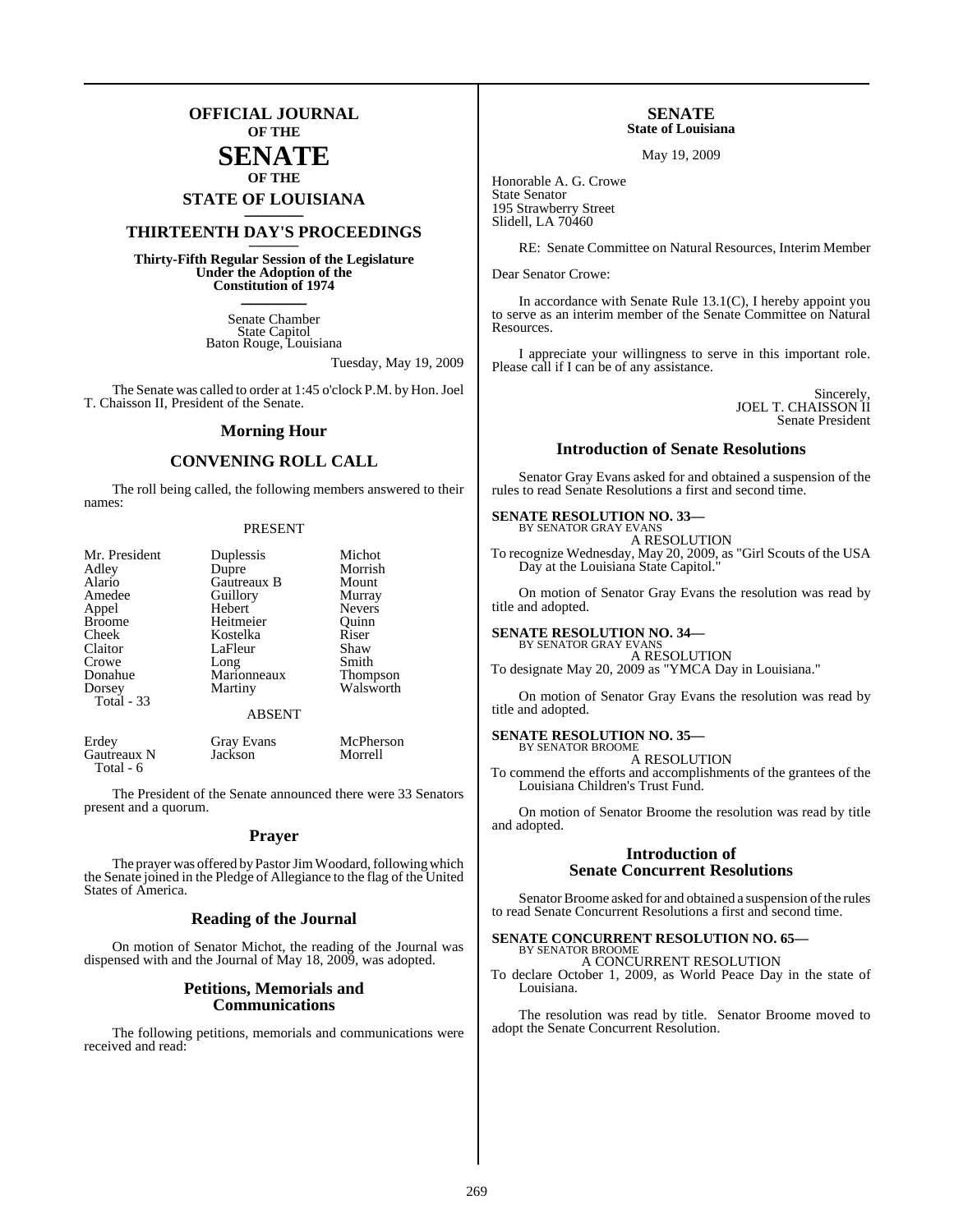## **ROLL CALL**

The roll was called with the following result:

#### YEAS

| Mr. President<br>Adley<br>Alario<br>Amedee<br>Appel<br><b>Broome</b><br>Cheek<br>Claitor<br>Crowe<br>Donahue<br>Dorsey<br>Duplessis<br>Total $-36$ | Dupre<br>Gautreaux B<br>Gautreaux N<br>Gray Evans<br>Guillory<br>Hebert<br>Heitmeier<br>Jackson<br>LaFleur<br>Long<br>Marionneaux<br>Martiny<br><b>NAYS</b> | McPherson<br>Michot<br>Morrish<br>Mount<br>Murray<br><b>Nevers</b><br>Ouinn<br>Riser<br>Shaw<br>Smith<br><b>Thompson</b><br>Walsworth |
|----------------------------------------------------------------------------------------------------------------------------------------------------|-------------------------------------------------------------------------------------------------------------------------------------------------------------|---------------------------------------------------------------------------------------------------------------------------------------|
|                                                                                                                                                    |                                                                                                                                                             |                                                                                                                                       |
| Total - 0                                                                                                                                          | ABSENT                                                                                                                                                      |                                                                                                                                       |

| Erdey<br>Total - 3 | Kostelka | Morrell |
|--------------------|----------|---------|

The Chair declared the Senate adopted the Senate Concurrent Resolution and ordered it sent to the House.

# **SENATE CONCURRENT RESOLUTION NO. 66—** BY SENATOR NEVERS

A CONCURRENT RESOLUTION

To urge and request the Louisiana Regional Collaboratives for Excellence in Science and Mathematics Teaching to collaborate with the Board of Regents and institutions of postsecondary education to expand the program statewide.

The resolution was read by title. Senator Nevers moved to adopt the Senate Concurrent Resolution.

### **ROLL CALL**

The roll was called with the following result:

#### YEAS

| Mr. President<br>Adley<br>Alario<br>Amedee<br>Appel<br><b>Broome</b><br>Cheek<br>Claitor<br>Crowe<br>Donahue<br>Dorsey<br>Duplessis<br>Total - 36 | Dupre<br>Gautreaux B<br>Gautreaux N<br><b>Gray Evans</b><br>Guillory<br>Hebert<br>Heitmeier<br>Jackson<br>LaFleur<br>Long<br>Marionneaux<br>Martiny<br><b>NAYS</b> | McPherson<br>Michot<br>Morrish<br>Mount<br>Murray<br><b>Nevers</b><br>Ouinn<br>Riser<br>Shaw<br>Smith<br><b>Thompson</b><br>Walsworth |
|---------------------------------------------------------------------------------------------------------------------------------------------------|--------------------------------------------------------------------------------------------------------------------------------------------------------------------|---------------------------------------------------------------------------------------------------------------------------------------|
| Total - 0                                                                                                                                         | <b>ABSENT</b>                                                                                                                                                      |                                                                                                                                       |

| Erdey     | Kostelka | Morrell |
|-----------|----------|---------|
| Total - 3 |          |         |

The Chair declared the Senate adopted the Senate Concurrent Resolution and ordered it sent to the House.

# **Page 2 SENATE 13th DAY'S PROCEEDINGS**

#### **SENATE CONCURRENT RESOLUTION NO. 67—** BY SENATOR DUPLESSIS A CONCURRENT RESOLUTION

To urge and request the State Board of Elementary and Secondary Education to study and make recommendations regarding establishing criteria to be used when considering the renewal of the charter of a charter school that has been labeled academically unacceptable.

The resolution was read by title. Senator Duplessis moved to adopt the Senate Concurrent Resolution.

#### **ROLL CALL**

The roll was called with the following result:

#### YEAS

| Mr. President<br>Adley<br>Alario<br>Amedee<br>Appel<br><b>Broome</b><br>Cheek<br>Claitor | Dupre<br>Gautreaux B<br>Gautreaux N<br>Gray Evans<br>Guillory<br>Hebert<br>Heitmeier<br>Jackson | McPherson<br>Michot<br>Morrish<br>Mount<br>Murray<br><b>Nevers</b><br>Ouinn<br>Riser |
|------------------------------------------------------------------------------------------|-------------------------------------------------------------------------------------------------|--------------------------------------------------------------------------------------|
| Crowe<br>Donahue<br>Dorsey<br>Duplessis<br>Total - $36$                                  | LaFleur<br>Long<br>Marionneaux<br>Martiny<br><b>NAYS</b>                                        | Shaw<br>Smith<br>Thompson<br>Walsworth                                               |
| Total - 0                                                                                | ABSENT                                                                                          |                                                                                      |
| Erdey<br>Total - 3                                                                       | Kostelka                                                                                        | Morrell                                                                              |

The Chair declared the Senate adopted the Senate Concurrent Resolution and ordered it sent to the House.

#### **SENATE CONCURRENT RESOLUTION NO. 68—** BY SENATOR ADLE

### A CONCURRENT RESOLUTION

To urge and request the Louisiana Student Financial Assistance Commission to study the feasibility of assigning weights to all grades earned by studentswho successfully complete honors and other advanced courses for the purpose of calculating cumulative grade point averages to determine eligibility for Taylor Opportunity Program for Students (TOPS) awards.

The resolution was read by title. Senator Adley moved to adopt the Senate Concurrent Resolution.

#### **ROLL CALL**

The roll was called with the following result:

#### YEAS

| Mr. President | Dupre               | McPherson       |
|---------------|---------------------|-----------------|
| Adley         | Gautreaux B         | Michot          |
| Alario        | Gautreaux N         | Morrish         |
| Amedee        | <b>Gray Evans</b>   | Mount           |
| Appel         | Guillory            | Murray          |
| Broome        | Hebert              | <b>Nevers</b>   |
| Cheek         | Heitmeier           | Quinn           |
| Claitor       | Jackson             | Riser           |
| Crowe         | LaFleur             | Shaw            |
| Donahue       |                     | Smith           |
| Dorsey        | Long<br>Marionneaux | <b>Thompson</b> |
| Duplessis     | Martiny             | Walsworth       |
| Total - 36    |                     |                 |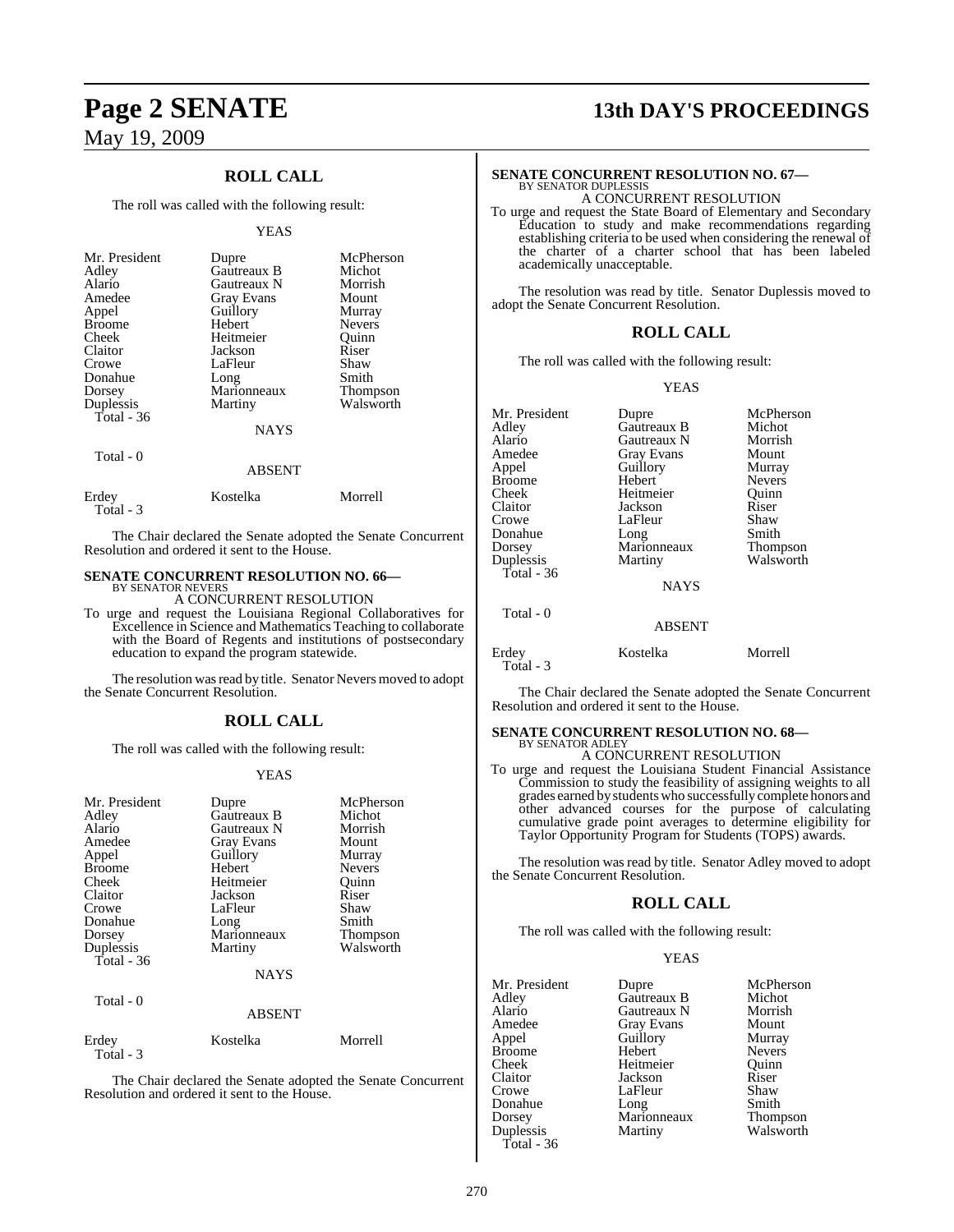# **13th DAY'S PROCEEDINGS Page 3 SENATE**

#### **NAYS**

Total - 0

ABSENT

| Erdey     | Kostelka | Morrell |
|-----------|----------|---------|
| Total - 3 |          |         |

The Chair declared the Senate adopted the Senate Concurrent Resolution and ordered it sent to the House.

#### **SENATE CONCURRENT RESOLUTION NO. 69—** BY SENATOR RISER

A CONCURRENT RESOLUTION

To express the sincere condolences of the Legislature of Louisiana upon the untimely death of Lloyd Lile Lindsey, Jr., the superintendent of West Feliciana Parish schools.

The resolution was read by title. Senator Riser moved to adopt the Senate Concurrent Resolution.

### **ROLL CALL**

The roll was called with the following result:

#### YEAS

| Mr. President     | Gautreaux B   | Michot        |
|-------------------|---------------|---------------|
| Adley             | Gautreaux N   | Morrish       |
| Alario            | Gray Evans    | Mount         |
| Appel             | Guillory      | Murray        |
| <b>Broome</b>     | Hebert        | <b>Nevers</b> |
| Cheek             | Heitmeier     | Ouinn         |
| Claitor           | Jackson       | Riser         |
| Crowe             | LaFleur       | Shaw          |
| Donahue           | Long          | Smith         |
| Dorsey            | Marionneaux   | Thompson      |
| Duplessis         | Martiny       | Walsworth     |
| Dupre             | McPherson     |               |
| <b>Total - 35</b> |               |               |
|                   | <b>NAYS</b>   |               |
| Total - 0         |               |               |
|                   | <b>ABSENT</b> |               |
| Amedee            | Kostelka      |               |

Erdey Morrell Total - 4

The Chair declared the Senate adopted the Senate Concurrent Resolution and ordered it sent to the House.

#### **SENATE CONCURRENT RESOLUTION NO. 70—** BY SENATOR MCPHERSON

A CONCURRENT RESOLUTION

To expressthe sincere and heartfelt condolences of the Legislature of Louisiana upon the death of John Wyeth "Jock" Scott, II.

The resolution was read by title. Senator McPherson moved to adopt the Senate Concurrent Resolution.

## **ROLL CALL**

The roll was called with the following result:

#### YEAS

| Mr. President | Gautreaux B | Michot        |
|---------------|-------------|---------------|
| Adley         | Gautreaux N | Morrish       |
| Alario        | Gray Evans  | Mount         |
| Amedee        | Guillory    | Murray        |
| Appel         | Hebert      | <b>Nevers</b> |
| <b>Broome</b> | Heitmeier   | Ouinn         |
| Cheek         | Jackson     | Riser         |

# May 19, 2009

| Claitor<br>Crowe<br>Donahue<br>Dorsey<br>Duplessis<br>Dupre<br>Total - 37 | Kostelka<br>LaFleur<br>Long<br>Marionneaux<br>Martiny<br>McPherson | Shaw<br>Smith<br><b>Thompson</b><br>Walsworth |
|---------------------------------------------------------------------------|--------------------------------------------------------------------|-----------------------------------------------|
|                                                                           | <b>NAYS</b>                                                        |                                               |
| Total - 0                                                                 | ABSENT                                                             |                                               |
| Erdey<br>Total - 2                                                        | Morrell                                                            |                                               |

The Chair declared the Senate adopted the Senate Concurrent Resolution and ordered it sent to the House.

#### **SENATE CONCURRENT RESOLUTION NO. 71—** BY SENATOR MOUNT

A CONCURRENT RESOLUTION

To urge and request the Department of Wildlife and Fisheries to study the use and marketing of "comp vests."

The resolution was read by title. Senator Mount moved to adopt the Senate Concurrent Resolution.

## **ROLL CALL**

The roll was called with the following result:

#### YEAS

Mr. President Gautreaux B McPherson<br>Adley Gautreaux N Michot Adley Gautreaux N Michot Alario Gray Evans Morrish Appel Hebert Murray<br>Broome Heitmeier Nevers Broome Heitmeier Nevers<br>
Cheek Jackson Quinn Cheek Jackson Quinn Claitor Kostelka Riser Donahue Long Smith<br>
Duplessis Marionneaux Thompson Duplessis Marionneaux<br>
Dupre Martiny Total - 36 Total - 0

Amedeu<br>
Hebert Murray<br>
Murray LaFleur Shaw<br>Long Smith Walsworth

**NAYS** 

## ABSENT Dorsey Erdey Morrell Total - 3

The Chair declared the Senate adopted the Senate Concurrent Resolution and ordered it sent to the House.

### **Senate Concurrent Resolutions to be Adopted, Subject to Call**

#### **Called from the Calendar**

Senator Michot asked that Senate Concurrent Resolution No. 56 be called from the Calendar.

#### **SENATE CONCURRENT RESOLUTION NO. 56—** BY SENATOR MICHOT

A CONCURRENT RESOLUTION To expressthe sincere and heartfelt condolences of the Legislature of Louisiana upon the death of Allen Ray Bares, former member of the Louisiana House of Representatives and former president of the Louisiana State Senate.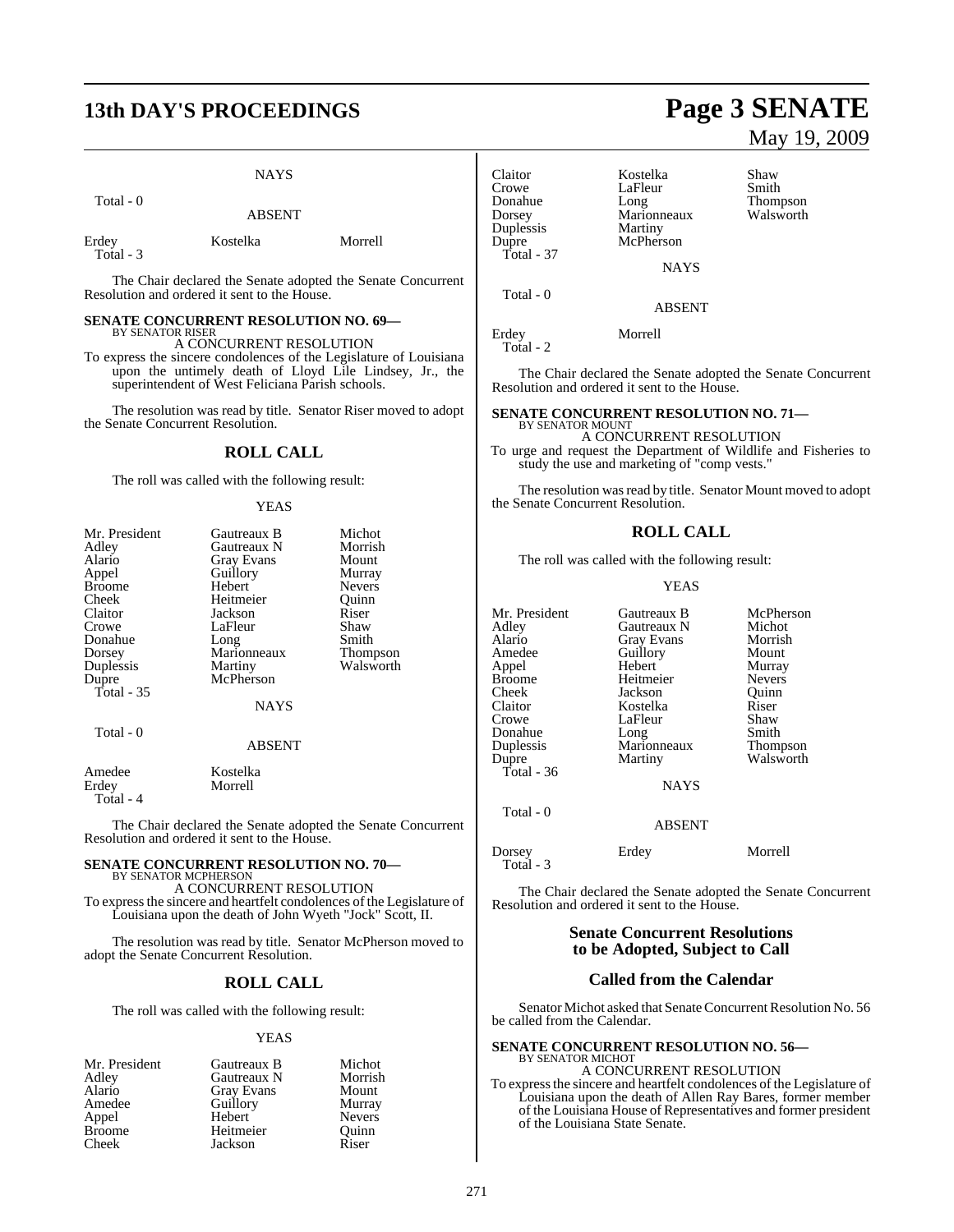The resolution was read by title. Senator Michot moved to adopt the Senate Concurrent Resolution.

#### **ROLL CALL**

The roll was called with the following result:

#### YEAS

| Mr. President | Gautreaux B       | Michot          |
|---------------|-------------------|-----------------|
| Adley         | Gautreaux N       | Morrish         |
| Alario        | <b>Gray Evans</b> | Mount           |
| Amedee        | Guillory          | Murray          |
| Appel         | Hebert            | <b>Nevers</b>   |
| <b>Broome</b> | Heitmeier         | Ouinn           |
| Cheek         | Jackson           | Riser           |
| Claitor       | Kostelka          | Shaw            |
| Crowe         | LaFleur           | Smith           |
| Donahue       | Long              | <b>Thompson</b> |
| Dorsey        | Marionneaux       | Walsworth       |
| Duplessis     | Martiny           |                 |
| Dupre         | McPherson         |                 |
| Total - 37    |                   |                 |
|               | NAYS              |                 |

Total - 0

# ABSENT

Erdey Morrell Total - 2

The Chair declared the Senate adopted the Senate Concurrent Resolution and ordered it sent to the House.

#### **Reports of Committees**

The following reports of committees were received and read:

#### **REPORT OF COMMITTEE ON**

#### **AGRICULTURE, FORESTRY, AQUACULTURE, AND RURAL DEVELOPMENT**

Senator Francis C. Thompson, Chairman on behalf of the Committee on Agriculture, Forestry, Aquaculture, and Rural Development, submitted the following report:

#### May 19, 2009

To the President and Members of the Senate:

I am directed by your Committee on Agriculture, Forestry, Aquaculture, and Rural Development to submit the following report:

# **HOUSE BILL NO. 203—** BY REPRESENTATIVE KLECKLEY

AN ACT

To amend and reenact R.S. 3:2501(B), relative to animal control agency officers; to provide forthe appointment of certain animal control officers by parish governing authorities in certain parishes; and to provide for related matters.

Reported favorably.

### **HOUSE BILL NO. 408—**

BY REPRESENTATIVE ANDERS AN ACT

To amend and reenact R.S. 3:4274.1 and R.S. 32:402(C)(1), relative to the duties and powers of forestry officers; to provide for driver's license requirements for certain operators of firefighting equipment; and to provide for related matters.

Reported favorably.

# **Page 4 SENATE 13th DAY'S PROCEEDINGS**

#### **HOUSE BILL NO. 439—**

BY REPRESENTATIVE ELLINGTON AN ACT

To enact Subpart H of Part II of Chapter 30 of Title 3 of the Louisiana Revised Statutes of 1950, to be comprised of R.S. 3:4711 through 4718, relative to country of origin labeling for catfish products; to require retail and food service establishments to notify consumers of the country of origin of catfish; to provide for notification requirements; to provide for definitions; to provide relative to advertising of catfish products; to authorize the commissioner to regulate and inspect retail and food service establishments; to provide for penalties; to provide for testing procedures; to require a cooperative endeavor agreement; to authorize the commissioner to adopt rules and regulations; and to provide for related matters.

Reported favorably.

Respectfully submitted, FRANCIS C. THOMPSON Chairman

#### **Message from the House**

#### **ASKING CONCURRENCE IN HOUSE BILLS AND JOINT RESOLUTIONS**

#### May 19, 2009

To the Honorable President and Members of the Senate:

I am directed to inform your honorable body that the House of Representatives has finally passed and asks your concurrence in the following House Bills and Joint Resolutions:

#### **HOUSE BILL NO. 55—**

BY REPRESENTATIVE LAFONTA AN ACT

To enact R.S. 32:378.3, relative to motor vehicles; to prohibit installation of sound amplification systems on the exterior of a vehicle; to provide for penalties; and to provide for related matters.

#### **HOUSE BILL NO. 283—**

BY REPRESENTATIVE WHITE AN ACT

To enact R.S. 33:9097.5, relative to East Baton Rouge Parish; to create the Greenwood Crime Prevention and Improvement District; to provide the boundaries of the district; to provide for the governance of the district; to provide for the powers, terms, and duties of the board of directors; to provide for the imposition and collection of a parcel fee and for the use thereof; to provide for dissolution of the district; and to provide for related matters.

#### **HOUSE BILL NO. 340—**

BY REPRESENTATIVES HENRY, ARMES, BALDONE, BURFORD,<br>HENRY BURNS, TIM BURNS, CARMODY, CHANDLER, CROMER,<br>DOVE, DOWNS, ERNST, FANNIN, GEYMANN, GISCLAIR, GREENE,<br>GUINN, HARRISON, HAZEL, HOFFMANN, KLECKLEY, LABRUZZO,<br>LAMBERT, LI

#### A JOINT RESOLUTION

Proposing to amend Article I, Section 8 of the Constitution of Louisiana, relative to freedom of religion; to prohibit government infringement of the right of every person to freely express his religious belief; to provide that the right shall not be burdened without the showing of a compelling governmental interest; to provide for submission of the proposed amendment to the electors; and to provide for related matters.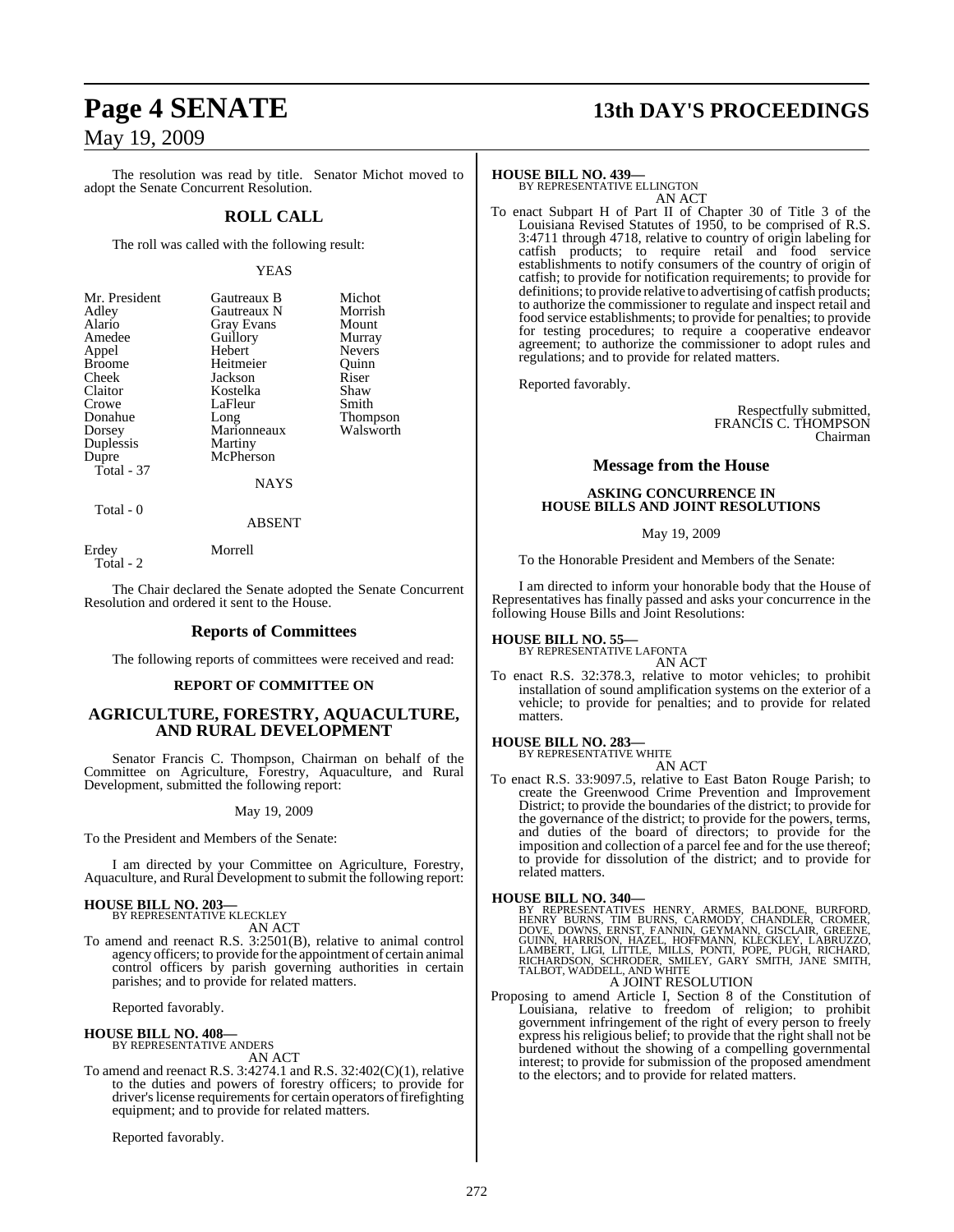# **13th DAY'S PROCEEDINGS Page 5 SENATE**

# May 19, 2009

# **HOUSE BILL NO. 347—** BY REPRESENTATIVE DOWNS

AN ACT

To amend and reenact R.S. 44:4.1(B)(10) and to enact R.S. 22:42.1, relative to the Department of Insurance; to provide with respect to the confidentiality of certain health information; to provide for the definition of protected health information; to provide for limited disclosures by the department; and to provide for related matters.

# **HOUSE BILL NO. 349—** BY REPRESENTATIVE HAZEL

AN ACT

To amend and reenact R.S. 32:663(A) and (C), relative to chemical lab analyses; to authorize the use of out-of-state chemical labs; and to provide for related matters.

#### **HOUSE BILL NO. 363—**

BY REPRESENTATIVES AUBERT AND LANDRY AN ACT

To amend and reenact Civil Code Articles 2358, 2362.1 through 2364, and 2365 through 2367.2 and R.S. 9:374, to enact Civil Code Article 2367.3, and to repeal Civil Code Article 2364.1, relative to the community property regime; to provide for claims for reimbursement between spouses; to provide for a reduction in reimbursement for obligations paid with respect to certain movable property; to provide when a claim for reimbursement may be made; to provide for the use of a residence of the spouses; and to provide for related matters.

# **HOUSE BILL NO. 403—** BY REPRESENTATIVE FOIL

AN ACT

To amend and reenact R.S. 10:1-201(b)(5), (6), (15), (16), (21), and (42), R.S. 10:4-104(c)(introductory paragraph), 4- 210(c)(introductory paragraph), Chapter 7 of Title 10 of the Louisiana Revised Statutes of 1950, formerly comprised of R.S. 10:7-101 through 7-105, 7-201 through 7-210, 7-301 through 7- 309, 7-401 through 7-404, 7-501 through 7-509, 7-601 through 7-603, and 7-701, to be comprised of R.S. 10:7-101 through 7- 106, 7-201 through 7-210, 7-301 through 7-309, 7-401 through 7-404, 7-501 through 7-509, and 7-601 through 7-604, 9-  $102(a)(30)$ , (b), and  $(d)(7)$ ,  $9-203(b)(introductory paragraph)$ and (3)(D), 9-207(c), 9-208(b)(5) and (6), 9-301(3), 9-310(b)(5) and (8), 9-312(e), 9-313(a), 9-314(a) and (b), 9-317(b) and (d), 9-338, and 9-601(b) and to enact R.S. 10:8-103(g) and 9- 208(b)(7), relative to warehouses and documents of title; to provide for definitions; to provide for documents of title, warehouse receipts, destination bills, and bills of lading; to provide for rules of negotiability of documents of title; to provide for liens of carriers; to provide for a carrier's duty of care; to provide for negotiation of documents of title; to provide for lost or missing documents of title; to provide for conforming amendments to other sections of the Uniform Commercial Code; to provide for applicability and retroactivity; to provide for an effective date; and to provide for related matters.

#### **HOUSE BILL NO. 445—**

BY REPRESENTATIVES BALDONE, BILLIOT, HENRY BURNS, TIM<br>BURNS, CHAMPAGNE, DOERGE, DOWNS, FOIL, GISCLAIR, MICKEY<br>GUILLORY, HOWARD, KATZ, LITTLE, MILLS, PEARSON, PERRY,<br>POPE, PUGH, RICHARD, ROBIDEAUX, SCHRODER, SIMON, SMILEY,<br>

## AN ACT

To amend and reenact R.S. 32:667(B)(2) and to repeal R.S.  $32:667(B)(1)(a)$  and (4), relative to driving while under the influence; to increase suspension of driving privileges upon refusal to submit to a chemical test; and to provide for related matters.

#### **HOUSE BILL NO. 465—**

BY REPRESENTATIVE FOIL

AN ACT To amend and reenact R.S. 33:9097.2(B), relative to the South BurbankCrime Prevention and Development District; to change the boundaries of the district; and to provide for related matters.

**HOUSE BILL NO. 468—** BY REPRESENTATIVE MICHAEL JACKSON AN ACT

To enact R.S. 33:9097.5, relative to East Baton Rouge Parish; to create the Melrose East Crime Prevention District within the parish; to provide relative to the purpose, governance, powers, and duties of the district; to provide for the imposition of a parcel fee and for the use thereof; and to provide for related matters.

#### **HOUSE BILL NO. 502—**

BY REPRESENTATIVE CORTEZ

- AN ACT
- To enact Part III-I of Title 19 of the Louisiana Revised Statutes of 1950, to be comprised of R.S. 19:139 through 139.7, relative to expropriation by a declaration of taking; to authorize the city of Youngsville to expropriate property for the Chemin Metairie Phase II Project; to provide procedures for the expropriation by a declaration of taking; and to provide for related matters.

#### **HOUSE BILL NO. 559—**

BY REPRESENTATIVES JANE SMITH, CORTEZ, ELLINGTON, FANNIN,<br>HARRISON, HAZEL, LEBAS, LEGER, LIGI, MCVEA, MORRIS, PEARSON,<br>SCHRODER, SMILEY, GARY SMITH, PATRICIA SMITH, STIAES,<br>WHITE, AND WILLIAMS AND SENATOR GUILL AN ACT

To enact Chapter 23 of Title 39 of the Louisiana Revised Statutes of 1950, to be comprised of R.S. 39:2171 through 2179, relative to veterans affairs; to create the Louisiana Initiative for Veteran and Service-Connected Disabled Veteran-Owned Small Entrepreneurships; to provide for state goals for procurements and public contracts for veteran and service-connected disabled veteran-owned small entrepreneurships; to provide for certification; to provide for responsibilities and training of the commissioner of administration; to provide for initiative coordinators and reporting; to provide for responsibilities of the Louisiana Department of Veterans Affairs; to provide for definitions; to provide for application; and to provide for related matters.

#### **HOUSE BILL NO. 648—** BY REPRESENTATIVE FOIL

AN ACT

To enact R.S. 33:9097.5, relative East Baton Rouge Parish; to create a crime prevention and development district for Hermitage and Cross Creek Subdivisions; to provide the purpose and boundaries of the district; to provide for the governance of the district; to provide for the duties and powers of the district; to provide for the levy of a parcel fee within the district; and to provide for related matters.

#### **HOUSE BILL NO. 675—**

BY REPRESENTATIVE NOWLIN AN ACT

To amend and reenact R.S. 11:2031(10), relative to the Registrars of Voters Employees' Retirement System; to provide with respect to membership; to provide with respect to the definition of employee; to add employees of the Louisiana Registrar of Voters Association, Inc., to the membership of the system; to provide for an effective date; and to provide for related matters.

# **HOUSE BILL NO. 841—** BY REPRESENTATIVE HONEY

AN ACT To amend and reenact R.S. 23:1123, 1172.2(E), 1201(A),  $1378(A)(1)$ ,  $(2)$ ,  $(3)(a)(introducing paragraph)$ and(b)(introductory paragraph), and (7) and 1472(4), and to enact R.S. 23:1600.1 and 1602(4), and to repealR.S. 23:1201.1, relative to workers; to provide for an examination of an injured employee when certain disputes arise; to provide for the prompt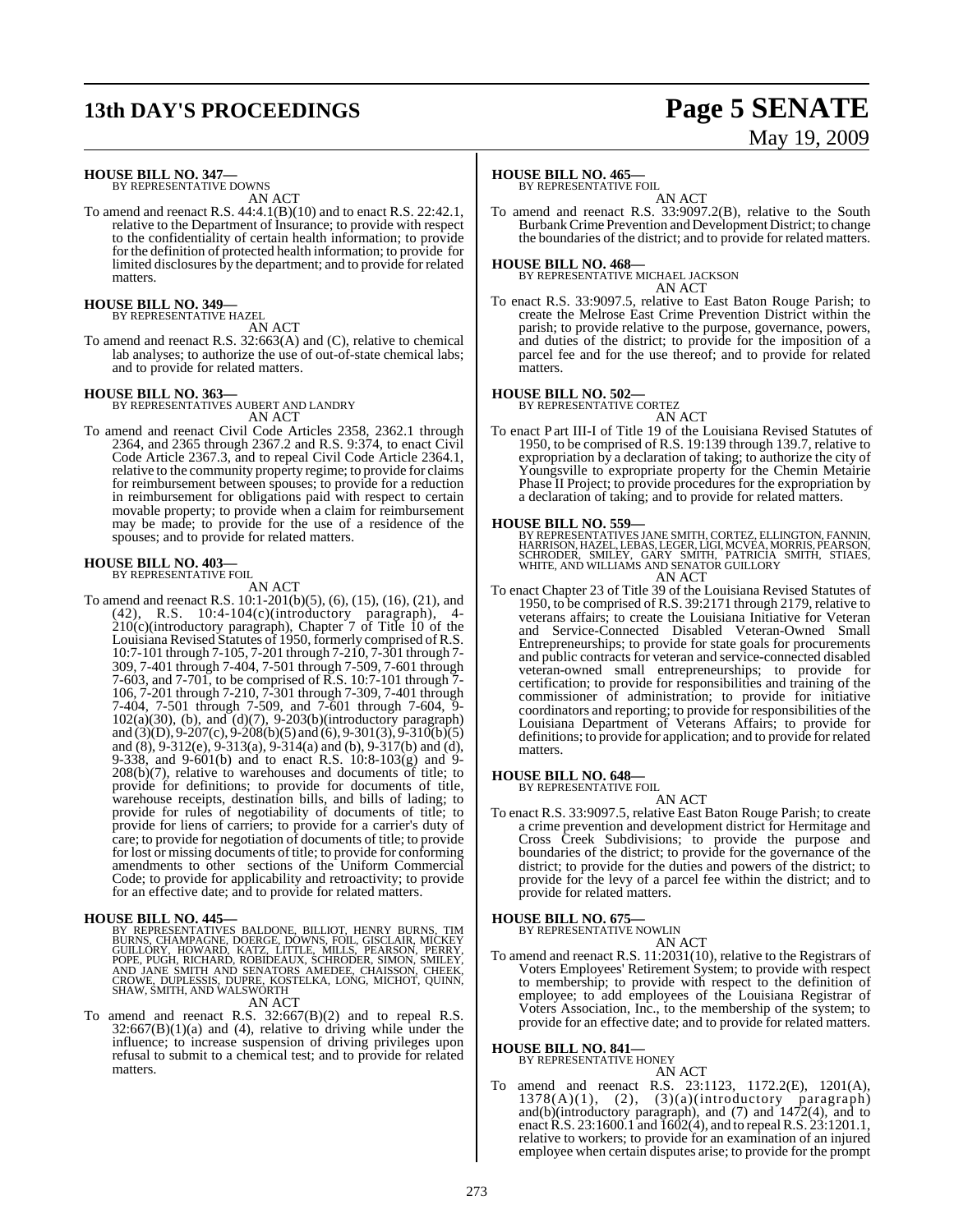# **Page 6 SENATE 13th DAY'S PROCEEDINGS**

## May 19, 2009

reporting of certain information relative to payment of workers' compensation premiums which may be considered false, fraudulent, or misleading; to provide for payors and insurers to make weekly indemnity payments by electronic funds transfer; to repeal provisions requiring that workers' compensation indemnity payments be mailed; to provide for the determination of the liability of the Second Injury Fund; to provide for an alternate base period; to provide for benefit eligibility conditions for an individual seeking part-time work; to allow for an extension of benefits; and to provide for related matters.

**HOUSE BILL NO. 830—**<br>BY REPRESENTATIVES TUCKER, ARNOLD, AUSTIN BADON,<br>BALDONE, BILLIOT, BROSSETT, BURFORD, HENRY BURNS, TIM<br>BURNS, CONNICK, GISCLAIR, HARDY, HAZEL, HINES, KATZ,<br>LABRUZZO, LAFONTA, LIGI, LOPINTO, NOWLIN, PE

- 
- AN ACT<br>and reenact R.S. To amend and reenact R.S. 17:1519.1, 1519.2(B)(1), 1519.12(B)(introductory paragraph) and (C), and 1519.17, the heading of Part IV of Title 19 of the Louisiana Revised Statutes of 1950, R.S. 19:141 and 142(1) and (2), R.S. 36:251(B),  $254(A)(14)$ , and  $801.1(A)$ , R.S.  $39:1593.1(A)$ , and R.S. 46:6 and 2761(B), to enact R.S. 17:1519.2(C) and 1519.12(B)(5), R.S. 36:259(N), and R.S. 40:2003 and 2003.1, and to repeal R.S. 17:1519.9, R.S. 40:2002.5, and R.S. 46:2572, relative to the Medical Center of Louisiana at New Orleans; to transfer the Medical Center of Louisiana at New Orleans to a board; to establish a board of trustees; to provide for the appointment of a board of trustees; to establish nominating and vacancy procedures and terms for the board of trustees; to provide for the powers, duties, and responsibilities of the board of trustees; to subject the board of trustees to certain laws; to create a corporation to support, manage and operate the Medical Center of Louisiana at New Orleans; to provide for its purpose; to give the corporation authority to borrow and spend funds; to create a board of directors for the corporation; to provide for membership of the board of directors and nominating procedures; to provide for the powers, duties, and procedures; to provide for the powers, duties, and responsibilities of the board of directors for the corporation; to provide for bylaws of the corporation; to mandate affiliation with certain institutions; to provide for the payment of affiliated institutions; to subject the board of directors to certain laws and provide for exceptions; to provide for reporting requirements; to provide for the transfer of the Medical Center upon completion of a readiness assessment; to provide for effective dates; and to provide for related matters.

Respectfully submitted, ALFRED W. SPEER Clerk of the House of Representatives

#### **House Bills and Joint Resolutions on First Reading**

Senator McPherson asked for and obtained a suspension of the rules to read House Bills and Joint Resolutions a first and second time by title and refer them to Committee.

#### **HOUSE BILL NO. 55—**

BY SENATORS DUPRE AND MORRISH AND REPRESENTATIVES DOVE AND ST. GERMAIN

### AN ACT

To amend and reenact R.S. 56:699.1, 699.2 and 699.8(B), relative to issuance of hunting licenses; to require completion of a firearm and hunter education course by certain persons; to provide for a firearm and hunter safety card; to provide with respect to persons authorized to issue hunting licenses; to prohibit certain actions; to provide for temporary firearm hunter education deferral license; to provide for nonresident temporary firearm and hunter education deferral license; to provide an effective date; and to provide for related matters.

The bill was read by title and referred by the President to the Committee on Transportation, Highways and Public Works.

#### **HOUSE BILL NO. 283—**

BY REPRESENTATIVE WHITE AN ACT

To enact R.S. 33:9097.5, relative to East Baton Rouge Parish; to create the Greenwood Crime Prevention and Improvement District; to provide the boundaries of the district; to provide for the governance of the district; to provide for the powers, terms, and duties of the board of directors; to provide for the imposition and collection of a parcel fee and for the use thereof; to provide for dissolution of the district; and to provide for related matters.

The bill was read by title and referred by the President to the Committee on Local and Municipal Affairs.

#### **HOUSE BILL NO. 340—**

BY REPRESENTATIVES HENRY, ARMES, BALDONE, BURFORD,<br>HENRY BURNS, TIM BURNS, CARMODY, CHANDLER, CROMER,<br>DOVE, DOWNS, ERNST, FANNIN, GEYMANN, GISCLAIR, GREENE,<br>GUINN, HARRISON, HAZEL, HOFFMANN, KLECKLEY, LABRUZZO,<br>LAMBERT, LI

### A JOINT RESOLUTION

Proposing to amend Article I, Section 8 of the Constitution of Louisiana, relative to freedom of religion; to prohibit government infringement of the right of every person to freely express his religious belief; to provide that the right shall not be burdened without the showing of a compelling governmental interest; to provide for submission of the proposed amendment to the electors; and to provide for related matters.

The bill was read by title and referred by the President to the Committee on Judiciary A.

# **HOUSE BILL NO. 347—** BY REPRESENTATIVE DOWNS

AN ACT To amend and reenact R.S. 44:4.1(B)(10) and to enact R.S. 22:42.1, relative to the Department of Insurance; to provide with respect to the confidentiality of certain health information; to provide for the definition of protected health information; to provide for limited disclosures by the department; and to provide for related matters.

The bill was read by title and referred by the President to the Committee on Health and Welfare.

#### **HOUSE BILL NO. 349—**

BY REPRESENTATIVE HAZEL

AN ACT To amend and reenact R.S. 32:663(A) and (C), relative to chemical lab analyses; to authorize the use of out-of-state chemical labs; and to provide for related matters.

The bill was read by title and referred by the President to the Committee on Transportation, Highways and Public Works.

**HOUSE BILL NO. 363—** BY REPRESENTATIVES AUBERT AND LANDRY

- AN ACT
- To amend and reenact Civil Code Articles 2358, 2362.1 through 2364, and 2365 through 2367.2 and R.S. 9:374, to enact Civil Code Article 2367.3, and to repeal Civil Code Article 2364.1, relative to the community property regime; to provide for claims for reimbursement between spouses; to provide for a reduction in reimbursement for obligations paid with respect to certain movable property; to provide when a claim for reimbursement may be made; to provide for the use of a residence of the spouses; and to provide for related matters.

The bill was read by title and referred by the President to the Committee on Judiciary A.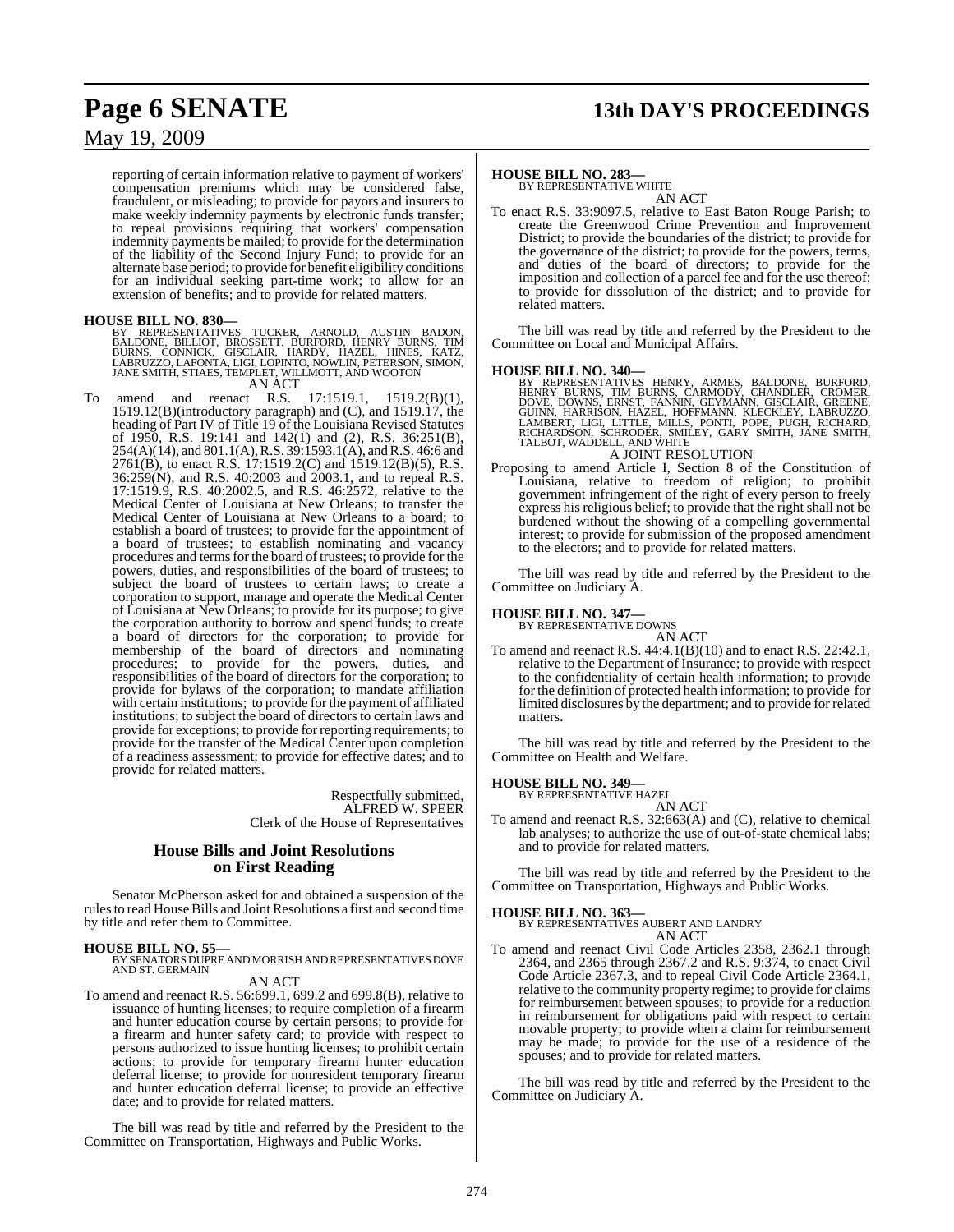# **13th DAY'S PROCEEDINGS Page 7 SENATE**

#### **HOUSE BILL NO. 403—** BY REPRESENTATIVE FOIL

AN ACT

To amend and reenact R.S. 10:1-201(b)(5), (6), (15), (16), (21), and (42), R.S. 10:4-104(c)(introductory paragraph), 4- 210(c)(introductory paragraph), Chapter 7 of Title 10 of the Louisiana Revised Statutes of 1950, formerly comprised ofR.S. 10:7-101 through 7-105, 7-201 through 7-210, 7-301 through 7- 309, 7-401 through 7-404, 7-501 through 7-509, 7-601 through 7-603, and 7-701, to be comprised of R.S. 10:7-101 through 7- 106, 7-201 through 7-210, 7-301 through 7-309, 7-401 through 7-404, 7-501 through 7-509, and 7-601 through 7-604, 9-  $102(a)(30)$ , (b), and  $(d)(7)$ ,  $9-203(b)(introductory paragraph)$ and (3)(D), 9-207(c), 9-208(b)(5) and (6), 9-301(3), 9-310(b)(5) and (8), 9-312(e), 9-313(a), 9-314(a) and (b), 9-317(b) and (d), 9-338, and 9-601(b) and to enact R.S. 10:8-103(g) and 9- 208(b)(7), relative to warehouses and documents of title; to provide for definitions; to provide for documents of title, warehouse receipts, destination bills, and bills of lading; to provide for rules of negotiability of documents of title; to provide for liens of carriers; to provide for a carrier's duty of care; to provide for negotiation of documents of title; to provide for lost or missing documents of title; to provide for conforming amendments to other sections of the Uniform Commercial Code; to provide for applicability and retroactivity; to provide for an effective date; and to provide for related matters.

The bill was read by title and referred by the President to the Committee on Judiciary A.

#### **HOUSE BILL NO. 445—**

BY REPRESENTATIVES BALDONE, BILLIOT, HENRY BURNS, TIM<br>BURNS, CHAMPAGNE, DOERGE, DOWNS, FOIL, GISCLAIR, MICKEY<br>GUILLORY, HOWARD, KATZ, LITTLE, MILLS, PEARSON, PERRY,<br>POPE, PUGH, RICHARD, ROBIDEAUX, SCHRODER, SIMON, SMILEY,<br> AN ACT

To amend and reenact R.S. 32:667(B)(2) and to repeal R.S.  $32:667(B)(1)(a)$  and (4), relative to driving while under the influence; to increase suspension of driving privileges upon refusal to submit to a chemical test; and to provide for related matters.

The bill was read by title and referred by the President to the Committee on Judiciary B.

#### **HOUSE BILL NO. 465—** BY REPRESENTATIVE FOIL

AN ACT

To amend and reenact R.S. 33:9097.2(B), relative to the South BurbankCrime Prevention and Development District; to change the boundaries of the district; and to provide for related matters.

The bill was read by title and referred by the President to the Committee on Local and Municipal Affairs.

#### **HOUSE BILL NO. 468—**

BY REPRESENTATIVE MICHAEL JACKSON

- AN ACT
- To enact R.S. 33:9097.5, relative to East Baton Rouge Parish; to create the Melrose East Crime Prevention District within the parish; to provide relative to the purpose, governance, powers, and duties of the district; to provide for the imposition of a parcel fee and for the use thereof; and to provide for related matters.

The bill was read by title and referred by the President to the Committee on Local and Municipal Affairs.

#### **HOUSE BILL NO. 502—** BY REPRESENTATIVE CORTEZ

AN ACT

To enact Part III-I of Title 19 of the Louisiana Revised Statutes of 1950, to be comprised of R.S. 19:139 through 139.7, relative to expropriation by a declaration of taking; to authorize the city of

# May 19, 2009

Youngsville to expropriate property for the Chemin Metairie Phase II Project; to provide procedures for the expropriation by a declaration of taking; and to provide for related matters.

The bill was read by title and referred by the President to the Committee on Judiciary A.

#### **HOUSE BILL NO. 559—**

BY REPRESENTATIVES JANE SMITH, CORTEZ, ELLINGTON, FANNIN,<br>HARRISON, HAZEL, LEBAS, LEGER, LIGI, MCVEA, MORRIS, PEARSON,<br>SCHRODER, SMILEY, GARY SMITH, PATRICIA SMITH, STIAES,<br>WHITE, AND WILLIAMS AND SENATOR GUILL AN ACT

To enact Chapter 23 of Title 39 of the Louisiana Revised Statutes of 1950, to be comprised of R.S. 39:2171 through 2179, relative to veterans affairs; to create the Louisiana Initiative for Veteran and Service-Connected Disabled Veteran-Owned Small Entrepreneurships; to provide for state goals for procurements and public contracts for veteran and service-connected disabled veteran-owned small entrepreneurships; to provide for certification; to provide for responsibilities and training of the commissioner of administration; to provide for initiative coordinators and reporting; to provide for responsibilities of the Louisiana Department of Veterans Affairs; to provide for definitions; to provide for application; and to provide for related matters.

The bill was read by title and referred by the President to the Committee on Commerce, Consumer Protection, and International Affairs.

# **HOUSE BILL NO. 648—** BY REPRESENTATIVE FOIL

AN ACT

To enact R.S. 33:9097.5, relative East Baton Rouge Parish; to create a crime prevention and development district for Hermitage and Cross Creek Subdivisions; to provide the purpose and boundaries of the district; to provide for the governance of the district; to provide for the duties and powers of the district; to provide for the levy of a parcel fee within the district; and to provide for related matters.

The bill was read by title and referred by the President to the Committee on Local and Municipal Affairs.

# **HOUSE BILL NO. 675—** BY REPRESENTATIVE NOWLIN

AN ACT

To amend and reenact R.S. 11:2031(10), relative to the Registrars of Voters Employees' Retirement System; to provide with respect to membership; to provide with respect to the definition of employee; to add employees of the Louisiana Registrar of Voters Association, Inc., to the membership of the system; to provide for an effective date; and to provide for related matters.

The bill was read by title and referred by the President to the Committee on Retirement.

#### **HOUSE BILL NO. 830—**

BY REPRESENTATIVES TUCKER, ARNOLD, AUSTIN BADON,<br>BALDONE, BILLIOT, BROSSETT, BURFORD, HENRY BURNS, TIM<br>BURNS, CONNICK, GISCLAIR, HARDY, HAZEL, HINES, KATZ,<br>LABRUZZO,LAFONTA,LIGI,LOPINTO,NOWLIN,PETERSON,SIMON,<br>JANE SMITH,ST

AN ACT<br>t R.S. 17:1519.1, 1519.2(B)(1), To amend and reenact R.S. 1519.12(B)(introductory paragraph) and (C), and 1519.17, the heading of Part IV of Title 19 of the Louisiana Revised Statutes of 1950, R.S. 19:141 and 142(1) and (2), R.S. 36:251(B), 254(A)(14), and 801.1(A), R.S. 39:1593.1(A), and R.S. 46:6 and 2761(B), to enact R.S. 17:1519.2(C) and 1519.12(B)(5), R.S. 36:259(N), and R.S. 40:2003 and 2003.1, and to repeal R.S. 17:1519.9, R.S. 40:2002.5, and R.S. 46:2572, relative to the Medical Center of Louisiana at New Orleans; to transfer the Medical Center of Louisiana at New Orleans to a board; to establish a board of trustees; to provide for the appointment of a board of trustees; to establish nominating and vacancy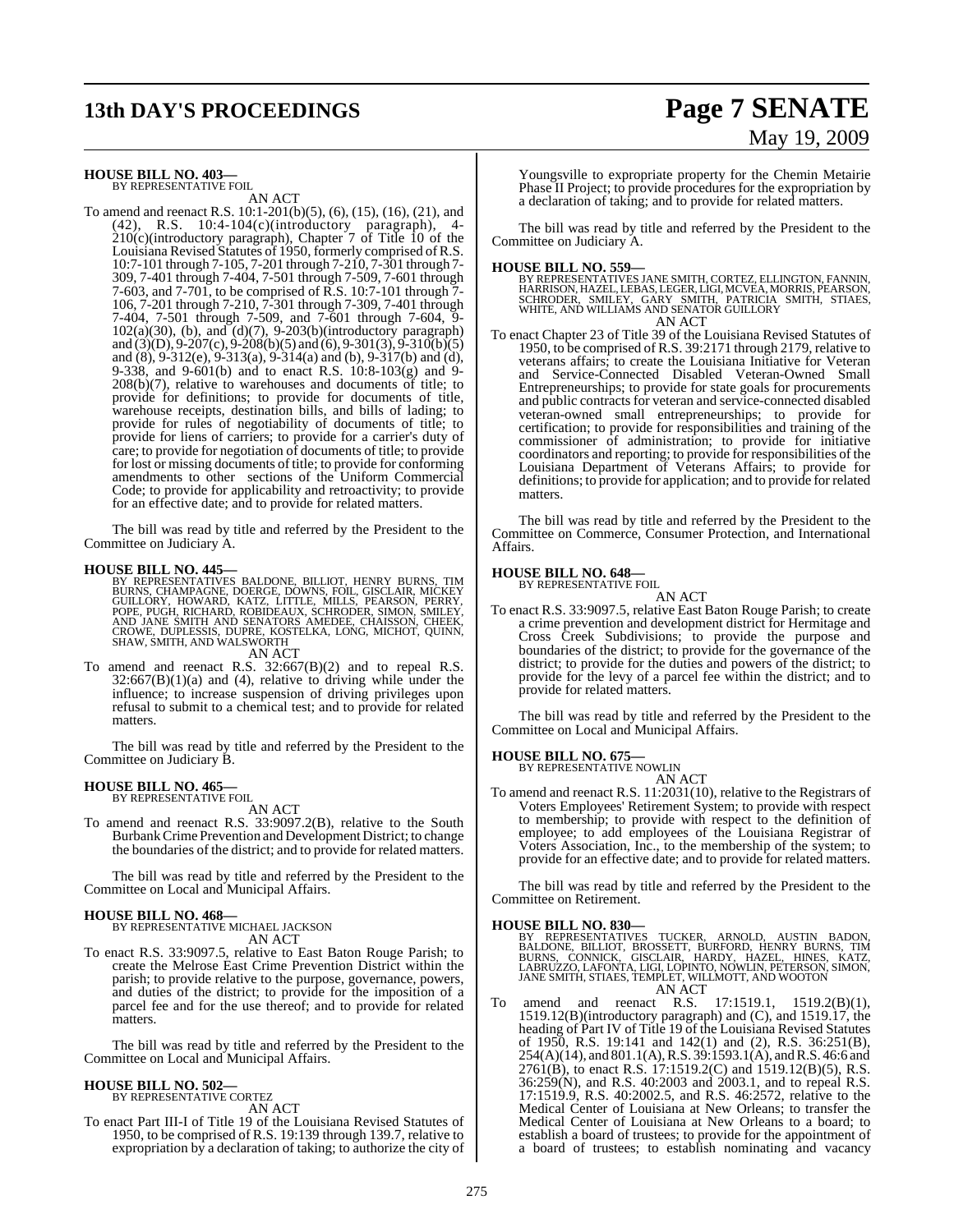# **Page 8 SENATE 13th DAY'S PROCEEDINGS**

## May 19, 2009

procedures and terms for the board of trustees; to provide for the powers, duties, and responsibilities of the board of trustees; to subject the board of trustees to certain laws; to create a corporation to support, manage and operate the Medical Center of Louisiana at New Orleans; to provide for its purpose; to give the corporation authority to borrow and spend funds; to create a board of directors for the corporation; to provide for membership of the board of directors and nominating procedures; to provide for the powers, duties, and responsibilities of the board of directors for the corporation; to provide for bylaws of the corporation; to mandate affiliation with certain institutions; to provide for the payment of affiliated institutions; to subject the board of directors to certain laws and provide for exceptions; to provide for reporting requirements; to provide for the transfer of the Medical Center upon completion of a readiness assessment; to provide for effective dates; and to provide for related matters.

The bill was read by title and referred by the President to the Committee on Health and Welfare.

#### **HOUSE BILL NO. 841—**

BY REPRESENTATIVE HONEY AN ACT

To amend and reenact R.S. 23:1123, 1172.2(E), 1201(A),  $1378(A)(1)$ ,  $(2)$ ,  $(3)(a)(introducing paragraph)$ and(b)(introductory paragraph), and (7) and 1472(4), and to enact R.S. 23:1600.1 and  $\overline{1602(4)}$ , and to repeal R.S. 23:1201.1, relative to workers; to provide for an examination of an injured employee when certain disputes arise; to provide for the prompt reporting of certain information relative to payment of workers' compensation premiums which may be considered false, fraudulent, or misleading; to provide for payors and insurers to make weekly indemnity payments by electronic funds transfer; to repeal provisions requiring that workers' compensation indemnity payments be mailed; to provide for the determination of the liability of the Second Injury Fund; to provide for an alternate base period; to provide for benefit eligibility conditions for an individual seeking part-time work; to allow for an extension of benefits; and to provide for related matters.

The bill was read by title and referred by the President to the Committee on Finance.

### **Senate Bills and Joint Resolutions on Second Reading Reported by Committees**

#### **SENATE BILL NO. 1—**

BY SENATORS CHAISSON, ALARIO, BROOME, CHEEK, DONAHUE, N.<br>GAUTREAUX, JACKSON, 'LAFLEUR, MICHOT, MORRELL, SMITH,<br>THOMPSON AND WALSWORTH A JOINT RESOLUTION

Proposing to amend Article VII, Section 10(F)(2)(a) and (b) of the Constitution of Louisiana, relative to the expenditure of state funds; to authorize the limited redirection and transfer of funds supporting appropriations or allocations from the state general fund and dedicated funds, including those constitutionally protected or mandated, to be used for other nonmandatory purposes under certain circumstances; to provide for submission of the proposed amendment to the electors; and to provide for related matters.

Reported favorably by the Committee on Finance. On motion of Senator Michot, the bill was read by title, ordered engrossed and passed to a third reading.

**SENATE BILL NO. 2—**<br>BY SENATORS CHAISSON, ALARIO, BROOME, CHEEK, DONAHUE, N.<br>GAUTREAUX, JACKSON, LAFLEUR, MICHOT, MORRELL, SMITH,<br>THOMPSON AND WALSWORTH

## AN ACT

To repeal R.S. 39:75(F), relative to the avoidance of budget deficits; to repeal the limitation on the cumulative percentage reduction in constitutionally or statutorily protected or mandated

appropriations, allocations, or expenditures; and to provide for an effective date.

Reported favorably by the Committee on Finance. On motion of Senator Michot, the bill was read by title, ordered engrossed and passed to a third reading.

#### **SENATE BILL NO. 9—** BY SENATOR LONG

AN ACT

To amend and reenact R.S. 47:303(D)(1) and 305(D)(1)(i) and (H) and to enact R.S. 47:321(H)(3), relative to the sales and use tax of the state and its political subdivisions; to provide for an exemption for certain property used as demonstrators; and to provide for related matters.

Reported with amendments by the Committee on Revenue and Fiscal Affairs.

#### **SENATE COMMITTEE AMENDMENTS**

Amendments proposed by Senate Committee on Revenue and Fiscal Affairs to Original Senate Bill No. 9 by Senator Long

#### MENDMENT NO. 1

On page 3, at the beginning of line 11, delete "**(iv)**" and insert "**(d)**"

On motion of Senator Marionneaux, the committee amendment was adopted. The amended bill was read by title, ordered engrossed and passed to a third reading.

**SENATE BILL NO. 10—**<br>BY SENATORS DUPRE, ADLEY AND SHAW AND REPRESENTATIVES<br>BOBBY BADON, BILLIOT, BURFORD, HENRY BURNS, CHAMPAGNE,<br>CORTEZ, GISCLAIR, SAM JONES, KLECKLEY, LAMBERT, LANDRY,<br>LITTLE, MILLS, MONICA, MONTOUCET, M **WHITE** 

AN ACT

To enact R.S. 47:301(10)(ff) and (18)(p), relative to sales and use tax imposed by the state or any political subdivision of the state; to grant an exclusion for certain tertiary recovery projects; and to provide for related matters.

Reported with amendments by the Committee on Revenue and Fiscal Affairs.

#### **SENATE COMMITTEE AMENDMENTS**

Amendments proposed by Senate Committee on Revenue and Fiscal Affairs to Original Senate Bill No. 10 by Senator Dupre

#### AMENDMENT NO. 1

On page 1, line 15, after "**sale of**" insert "**anthropogenic**"

#### AMENDMENT NO. 2

On page 2, line 5, after "**power over**" insert "**anthropogenic**"

On motion of Senator Marionneaux, the committee amendment was adopted. The amended bill was read by title, ordered engrossed and passed to a third reading.

#### **SENATE BILL NO. 33—** BY SENATOR CHAISSON

AN ACT

To amend and reenact R.S. 47:305.51, relative to the sales tax exemption for purchases of utilities used by certain steelworks and blast furnaces; to change the business classification required for eligibility for the exemption from Standard Industrial Classification (SIC) Sector 3312 to North American Industry Classification System (NAICS) Sector 331111, as it existed in 2002; to provide relative to terms and definitions; to provide for an effective date; and to provide for related matters.

Reported favorably by the Committee on Revenue and Fiscal Affairs. On motion of Senator Marionneaux, the bill was read by title, ordered engrossed and passed to a third reading.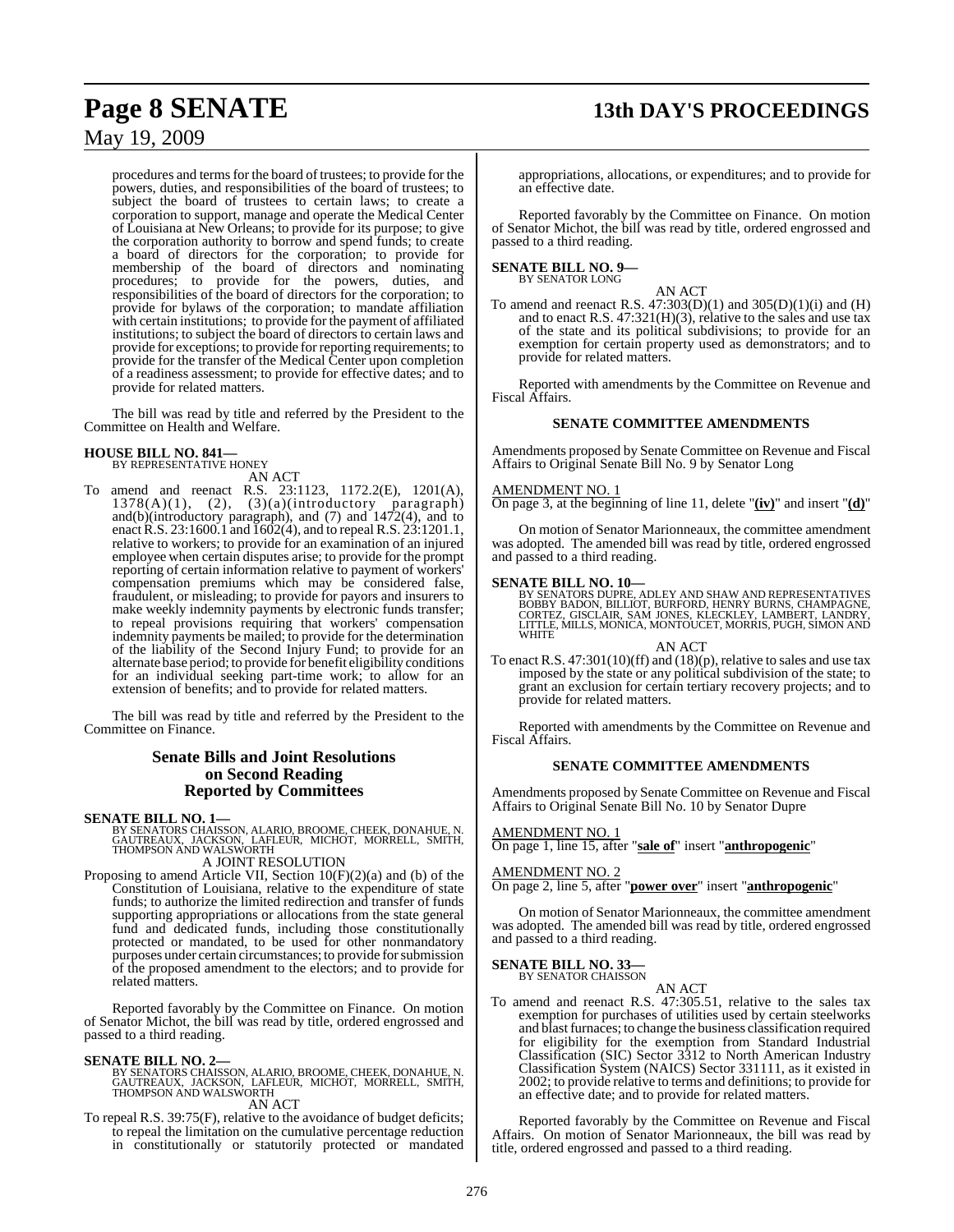# **13th DAY'S PROCEEDINGS Page 9 SENATE**

# May 19, 2009

**SENATE BILL NO. 34—**<br>BY SENATORS CHAISSON, ALARIO, BROOME, CHEEK, DONAHUE, N.<br>GAUTREAUX, JACKSON, LAFLEUR, MICHOT, MORRELL, MURRAY,<br>SMITH, THOMPSON AND WALSWORTH AN ACT

To amend and reenact R.S. 39:75(C)(2)(b), (E)(1) and (2), and (F), relative to the expenditure of state funds; to authorize the limited redirection and transfer of funds supporting appropriations or allocations from the state general fund and dedicated funds, including those constitutionally protected or mandated, to be used for other nonmandatory purposes under certain circumstances; and to provide for related matters.

Reported with amendments by the Committee on Finance.

#### **SENATE COMMITTEE AMENDMENTS**

Amendments proposed by Senate Committee on Finance to Original Senate Bill No. 34 by Senator Chaisson

#### AMENDMENT NO. 1

On page 1, line 2, after "(2)," delete the remainder of the line and insert "to enact R.S. 39:75(E)(5), and to repeal R.S. 39:75(F), relative to the"

#### AMENDMENT NO. 2

On page 1, line 6, after "circumstances;" and before "and to" insert the following: "to define the official forecast of recurring revenues for the current fiscal year for purposes of the budget estimate for the next fiscal year; to repeal the limitation on the cumulative percentage reduction in constitutionally or statutorily protected or mandated appropriations, allocations, or expenditures; to provide for effective dates;

#### AMENDMENT NO. 3

On page 1, line 9, delete "," and insert "and" after "(E)(1) and" and before "are hereby" delete "and  $(2)$ , and  $(F)$ " and insert "and  $(2)$ "

#### AMENDMENT NO. 4

On page 2, delete lines 27 through 29, and on page 3, delete lines 1, 2, and 3, and insert the following:

"Section 2. R.S.  $39:75(E)(5)$  is hereby enacted to read as follows:

§75. Avoidance of budget deficits \* \* \*

E.

\* \* \*

**(5) For the purpose of Article VII, Sections 10(F) and 10.3 of the Constitution of Louisiana and this Paragraph and for the purpose of the budget estimate and enactment of the budget for the next fiscal year, the official forecast of recurring revenues for the current fiscal year shall mean the May 9, 2008 official forecast of recurring revenues for Fiscal Year 2008-2009, hereinafter the base. At the earlier of the time an official forecast for a fiscal year equals or exceeds the base or the end of Fiscal Year 2012-2013, the provisions of this Paragraph shall no longer be effective and the official forecast for the next fiscal year shall be the most recently adopted forecast.**

\* \* \* Section 3. R.S. 39:75(F) is hereby repealed."

#### AMENDMENT NO. 5

On page 3, at the beginning of line 4, change "Section 2. This" to "Section 4. Section 1 of this

#### AMENDMENT NO. 6

On page 3, line 6, after "Senate Bill" delete the remainder of the line, delete line 7 and insert the following: "No. 1 of this 2009 Regular Session of the Legislature is adopted at the congressional election to be held on October 2, 2010 and at the"

#### AMENDMENT NO. 7

On page 3, after line 8, insert the following:

"Section 5. Sections 2, 3, 4, and 5 of this Act shall become effective on July 1, 2009. If vetoed by the governor and subsequently approved by the legislature, this Act shall become effective on the day following such approval."

On motion of Senator Michot, the committee amendment was adopted. The amended bill was read by title, ordered engrossed and passed to a third reading.

#### **SENATE BILL NO. 52—** BY SENATOR MARIONNEAUX

AN ACT

To enact R.S. 47:305.62, relative to the state and local sales and use tax; to enact the Annual Second Amendment Weekend Holiday; to provide that the state and local sales and use tax shall not apply to consumer purchases of firearms, ammunition, and hunting supplies each year for a certain period; to provide for an effective date; and to provide for related matters.

Reported with amendments by the Committee on Revenue and Fiscal Affairs.

#### **SENATE COMMITTEE AMENDMENTS**

Amendments proposed by Senate Committee on Revenue and Fiscal Affairs to Original Senate Bill No. 52 by Senator Marionneaux

#### AMENDMENT NO. 1

On page 1, line 5, after "period;" and before "to" insert "to provide for a penalty;"

#### AMENDMENT NO. 2

On page 1, line 12, after "**(1)**" insert "**(a)**"

#### AMENDMENT NO. 3

On page 1, at the end of line 16, insert:

"**(b)(i) If the dealer fails to apply the sales tax exemption during the designated sales tax holidays, a penalty of fifty dollars shall be assessed by the department against the dealer for each reported transaction where the department proves that the dealer failed to apply the sales tax exemption.** 

**(ii) In order for the department to assess the penalty, the department must receive a report concerning the transaction in which the dealer failed to apply the sales tax exemption he department along with a copy of the transaction receipt and any other information deemed necessary by the department within sixty days after the end of the sales tax holidays.** 

**(iii) The secretary may waive the penalty, in whole or in part, for good cause, such cause to include but not be limited to sales tax being charged due to a computer programming error or computer malfunction. The penalty waiver request shall be in writing and be accompanied by supporting documentation.**"

#### AMENDMENT NO. 4

On page 2, after line 11, and before line 12, insert the following: "**(4) For purposes of this Section,** "**firearms**" **shall mean a shotgun, rifle, pistol, revolver, or other handgun.**"

On motion of Senator Marionneaux, the committee amendment was adopted. The amended bill was read by title, ordered engrossed and passed to a third reading.

# **SENATE BILL NO. 57—** BY SENATORS B. GAUTREAUX AND NEVERS

AN ACT

To amend and reenact R.S. 11:62(10), 1307(E), and 1335(B), to enact R.S. 11:1312.1, and to repeal R.S. 11:1307(C) and 1312, relative to the State Police Pension and Retirement System; to create the Back-Deferred Retirement Option Program; to provide for eligibility, procedures for application, and calculation of benefits of such program; to provide for effective dates; and to provide for related matters.

Reported favorably by the Committee on Retirement. On motion of Senator B. Gautreaux, the bill was read by title, ordered engrossed and passed to a third reading.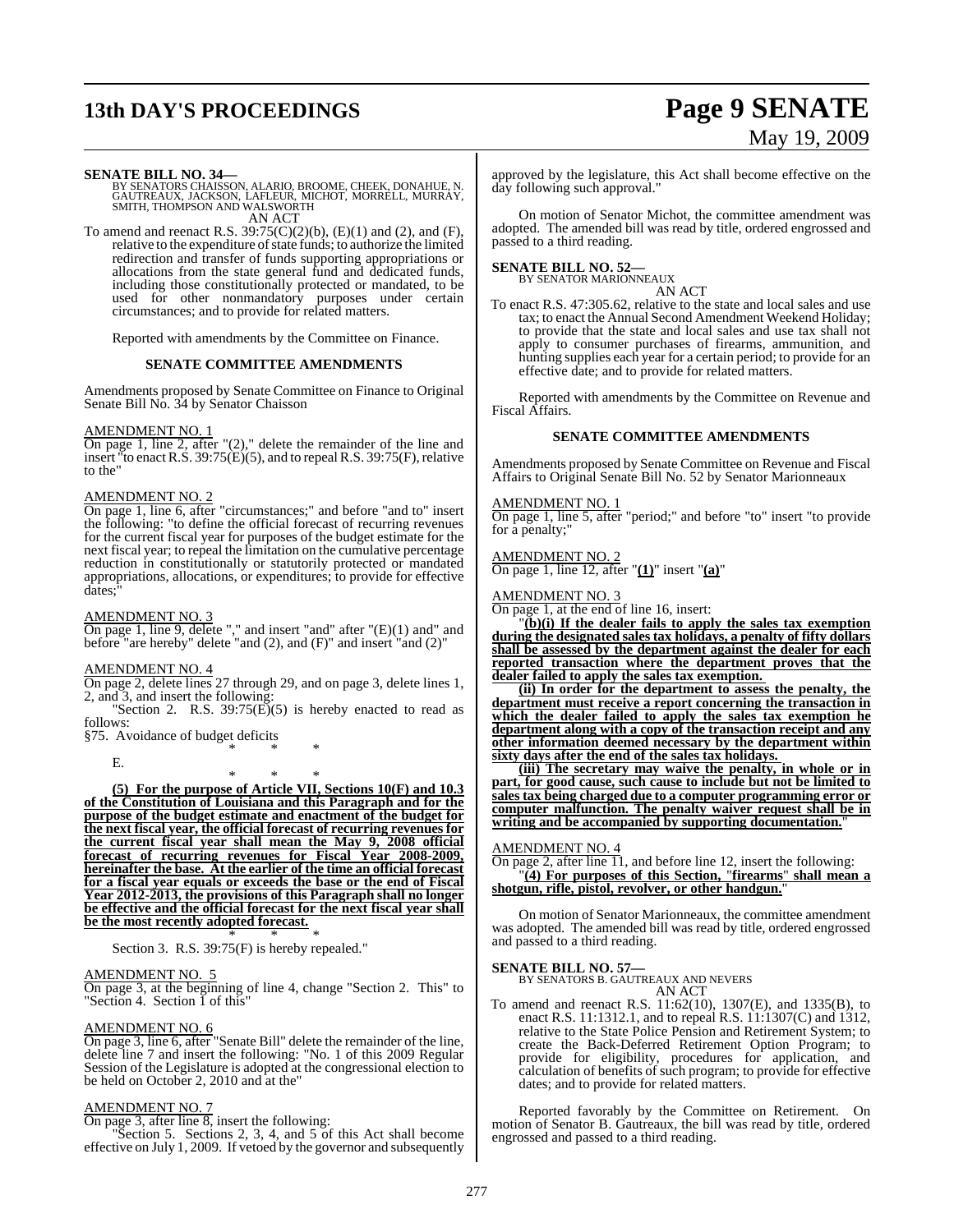#### **SENATE BILL NO. 69—** BY SENATOR CROWE

AN ACT

To amend and reenact R.S. 47:1712, relative to ad valorem property tax refunds or credits; to authorize those who qualify for the special assessment level to receive a refund or credit of taxes paid; and to provide for related matters.

Reported with amendments by the Committee on Revenue and Fiscal Affairs.

#### **SENATE COMMITTEE AMENDMENTS**

Amendments proposed by Senate Committee on Revenue and Fiscal Affairs to Original Senate Bill No. 69 by Senator Crowe

AMENDMENT NO. 1 On page 1, line 16, after "**B.**" insert "**(1)(a)**"

AMENDMENT NO. 2

On page 2, line 1, after "**for it**" insert "**he may also receive**"

AMENDMENT NO. 3

On page 2, delete line 4, and insert: "**assessment level as provided for in this Subsection.**

**(b) The amount of the refund or credit shall be calculated as the difference between the following:**

**(i) The amount of ad valorem property tax paid with respect to the property for the year in which the person was first eligible for the special assessment level.**

**(ii) The amount of ad valorem property tax that would have been paid with respect to the property if the person had applied for and received the special assessment level in such year.**

**(2)(a) Such person shall certify to the assessor of the parish that his adjusted gross income for the year or years in which he was first eligible for the special assessment level, satisfied the income requirement set forth in Article VII, Section (G)(1)(a)(ii) of the Constitution of Louisiana.**

**(b) The person shall receive a credit against the person's present and future ad valorem property tax. However, in the event a credit will not provide to the person full reimbursement for previous taxes paid because the person's ownership of the property will end because of sale of the property or the death of the last eligible person, or because conditions for the special assessment level will end, the person may receive a refund.** 

**(3) The credit or refund provided for in this Subparagraph shall be only available to the person for the three years immediately preceding the year in which the person applied for and received the special assessment level.**"

On motion of Senator Marionneaux, the committee amendment was adopted. The amended bill was read by title, ordered engrossed and passed to a third reading.

# **SENATE BILL NO. 72—** BY SENATOR MURRAY

AN ACT

To enact R.S. 33:4076.1, relative to the Sewerage and Water Board of New Orleans; to prohibit unauthorized firearms or other explosive devices on board property; to provide for an effective date; and to provide for related matters.

Reported favorably by the Committee on Local and Municipal Affairs. On motion of Senator Gray Evans, the bill was read by title, ordered engrossed and passed to a third reading.

# **SENATE BILL NO. 83—** BY SENATOR SHAW

AN ACT

To amend and reenact R.S. 33:1423.1(A), relative to collection and disposition of bonds, fines, fees, licenses, and taxes; to provide for payment by electronic check; to authorize the collection of a fee for electronic check processing; and to provide for related matters.

# **Page 10 SENATE 13th DAY'S PROCEEDINGS**

Reported with amendments by the Committee on Local and Municipal Affairs.

#### **SENATE COMMITTEE AMENDMENTS**

Amendments proposed by Senate Committee on Local and Municipal Affairs to Original Senate Bill No. 83 by Senator Shaw

AMENDMENT NO. 1

On page 1, line 7, after "R.S." change "33:1423.1" to "33:1423.1(A)"

AMENDMENT NO. 2

On page 1, line 9, after "**electronic**" insert "**check**"

On motion of Senator Gray Evans, the committee amendment was adopted. The amended bill was read by title, ordered engrossed and passed to a third reading.

#### **SENATE BILL NO. 84—** BY SENATOR ADLEY

AN ACT

To amend and reenact R.S. 38:2212.1(A), relative to public contracts; to increase the limit for the purchase of materials and supplies to the sum of forty thousand dollars for public entities without the necessity of advertisement; and to provide for related matters.

Reported with amendments by the Committee on Local and Municipal Affairs.

#### **SENATE COMMITTEE AMENDMENTS**

Amendments proposed by Senate Committee on Local and Municipal Affairs to Original Senate Bill No. 84 by Senator Adley

AMENDMENT NO. 1 On page 1, line 2, change "R.S. 38:2212.1(A)" to "R.S. 38:2212.1(A)(1)"

AMENDMENT NO. 2

On page 1, line 3, change "forty" to "thirty"

#### AMENDMENT NO. 3

On page 1, line 7, change "R.S.  $38:2212.1(A)$ " to "R.S. 38:2212.1(A)(1)"

AMENDMENT NO. 4

On page 1, line 11, change "**forty**" to **thirty**"

## AMENDMENT NO. 5

On page 1, at the beginning of line 16, change "**forty**" to "**thirty**"

AMENDMENT NO. 6 On page 2, delete lines 3 through 20

On motion of Senator Gray Evans, the committee amendment was adopted. The amended bill was read by title, ordered engrossed and passed to a third reading.

#### **SENATE BILL NO. 88—** BY SENATOR LONG

AN ACT

To enact R.S. 47:297.13, relative to individual income tax; to grant a deduction for contributions made to certain property and casualty savings accounts for the purpose of paying expenses related to weather-related catastrophes; to provide for definitions; to provide with respect to contributions into and withdrawals from property and casualty savings accounts; and to provide for related matters.

Reported with amendments by the Committee on Revenue and Fiscal Affairs.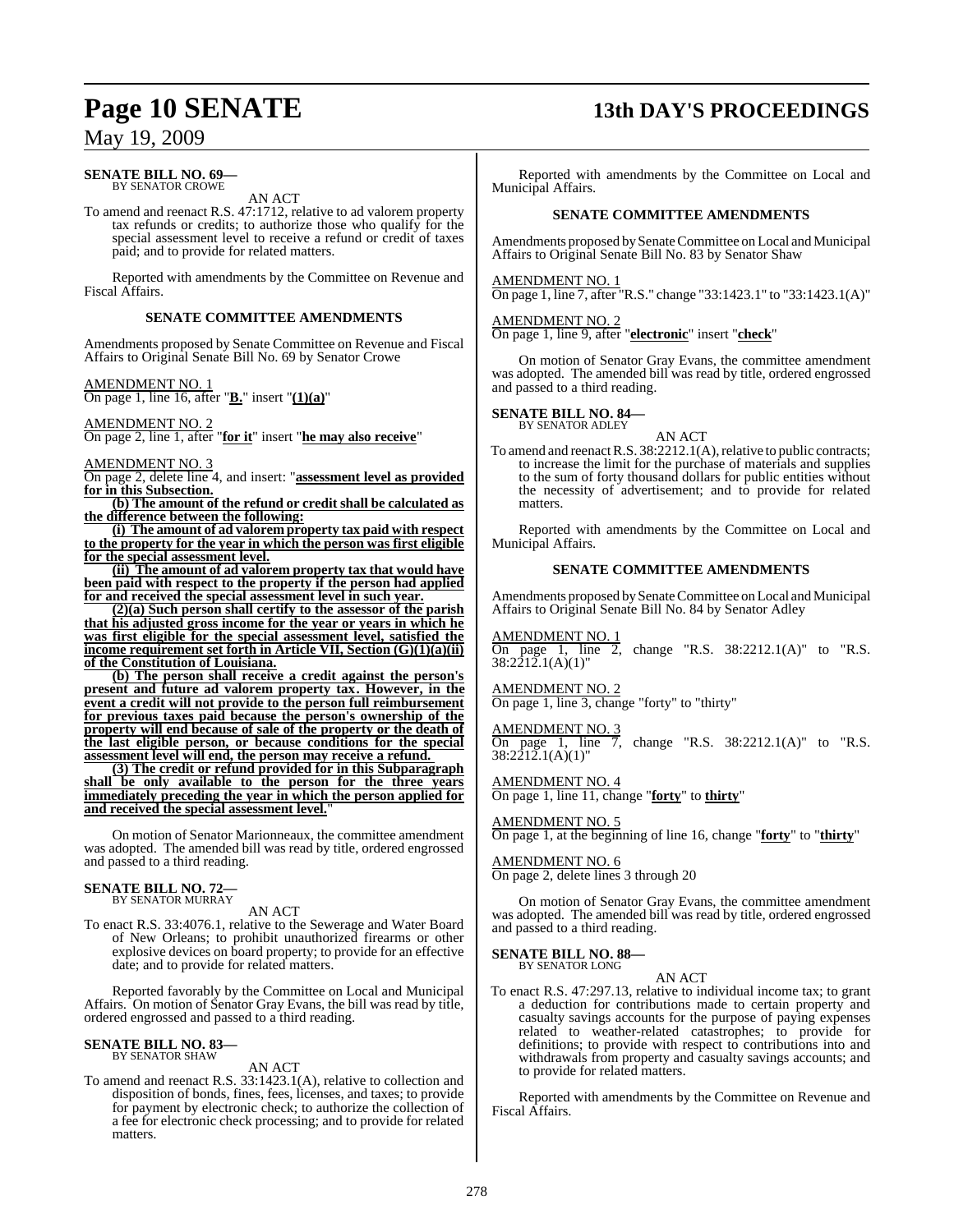# **13th DAY'S PROCEEDINGS Page 11 SENATE**

# May 19, 2009

#### **SENATE COMMITTEE AMENDMENTS**

Amendments proposed by Senate Committee on Revenue and Fiscal Affairs to Original Senate Bill No. 88 by Senator Long

#### AMENDMENT NO. 1

On page 1, line 4, change "catastrophes" to "events"

#### AMENDMENT NO. 2

On page 2, delete lines 14 through 16, and insert:

"**(2)** "**Qualified expense**" **means expenses paid or incurred by reason of a weather-related event whereby damages are caused by a hurricane, rising flood waters, wind, hail, or a freeze.**"

AMENDMENT NO. 3 On page 2, line 20, delete "**catastrophe**"

AMENDMENT NO. 4 On page 2, line 29, delete "**catastrophe**"

AMENDMENT NO. 5 On page 3, line 1, delete "**catastrophe**"

#### AMENDMENT NO. 6

On page 3, at the beginning of line 6, delete "**catastrophe**" and after "**qualified**" delete "**catastrophe**"

On motion of Senator Marionneaux, the committee amendment was adopted. The amended bill was read by title, ordered engrossed and passed to a third reading.

**SENATE BILL NO. 90—** BY SENATORS GRAY EVANS AND LAFLEUR AN ACT

To enact Part XII of Chapter 1 of Title 17 of the Louisiana Revised Statutes of 1950, to be comprised of R.S. 17:409.1 through 409.7, and to enact R.S. 36:651(BB), relative to school facilities; to create and provide for the Louisiana Statewide Education Facilities Authority in the Department of Education; to provide for a board of commissioners and an advisory council and for their membership, powers, duties, and functions; to provide for rules; to provide relative to program participation; to provide relative to ownership and control of public school facilities funded through the authority; to provide relative to implementation and funding; and to provide for related matters.

Reported with amendments by the Committee on Education.

#### **SENATE COMMITTEE AMENDMENTS**

Amendments proposed by Senate Committee on Education to Original Senate Bill No. 90 by Senator Gray Evans

AMENDMENT NO. 1 On page 3, line 14, after "**meeting.**" delete the remainder of the line and delete line 15 in its entirety

AMENDMENT NO. 2 On page 4, line 22, between "**safety,**" and "**demographic**" change "**project**" to "**projected**"

AMENDMENT NO. 3 On page 5, delete lines 20 through 23

AMENDMENT NO. 4 On page 5, at the beginning of line 24, change "**(4)**" to "**(3)**"

AMENDMENT NO. 5 On page 5, at the beginning of line 29, change "**(5)**" to "**(4)**"

AMENDMENT NO. 6 On page 6, at the beginning of line 6, change "**(6)**" to "**(5)**"

#### AMENDMENT NO. 7

On page 6, at the beginning of line 9, change "**(7)**" to "**(6)**"

On motion of Senator Nevers, the committee amendment was adopted. The amended bill was read by title, ordered engrossed and recommitted to the Committee on Finance.

#### **SENATE BILL NO. 102—** BY SENATOR DUPLESSIS

AN ACT

To amend and reenact R.S. 33:9100.1, 9100.3(A), 9100.4(B), 9100.5, 9100.6(A), 9100.7(A), (C) and (F) and 9100.11; to enact R.S. 33:9100.9(E), to repeal R.S. 33:9100.10, relative to the East New Orleans Neighborhood Advisory Commission; to provide for commission membership; to provide for commission jurisdiction; to provide for terms; to provide for officers and meetings; to provide for staff; to require notice from governing authority regarding zoning and building permits; to require that views of the commission to be presented only by their officers; and to provide for related matters.

Reported with amendments by the Committee on Local and Municipal Affairs.

#### **SENATE COMMITTEE AMENDMENTS**

Amendments proposed by Senate Committee on Local and Municipal Affairs to Original Senate Bill No. 102 by Senator Duplessis

#### AMENDMENT NO. 1

On page 1, at the end of line 2, after "9100.7(A)" delete the comma and on line 3, delete  $(C)$  and  $(F)$  and  $9100.11$ ;" and insert "and (C), and 9100.11,"

#### AMENDMENT NO. 2

On page 1, line 12, after "9100.7(A)" delete the comma "," and delete "(C)" and at the beginning of line 13, delete "and (F)," and insert in lieu thereof "and  $(\tilde{C})$ ,"

#### AMENDMENT NO. 3

On page 1, delete lines 15 and 16 in their entirety

#### AMENDMENT NO. 4

On page 2, line 24, at the beginning of the line delete "**nonprofit**"

AMENDMENT NO. 5

On page 3, line 4, after "**or**" and before "**organization**" delete "**nonprofit**"

AMENDMENT NO. 6 On page 3, line 13, after "**or**" and before "**organization**" delete "**nonprofit**"

AMENDMENT NO. 7 On page 3, line 14, after "**or**" and before "**organization**" delete "**nonprofit**"

AMENDMENT NO. 8 On page 4, line 3, change "**a nonprofit organization**" to "**an organization**"

AMENDMENT NO. 9 On page 4, line 4, after "**the**" and before "**organization**" delete "**nonprofit**"

AMENDMENT NO. 10 On page 4, line 6, after "**years.**" insert "**Such members shall not be term limited.**"

AMENDMENT NO. 11 On page 5, delete lines 5-8 in their entirety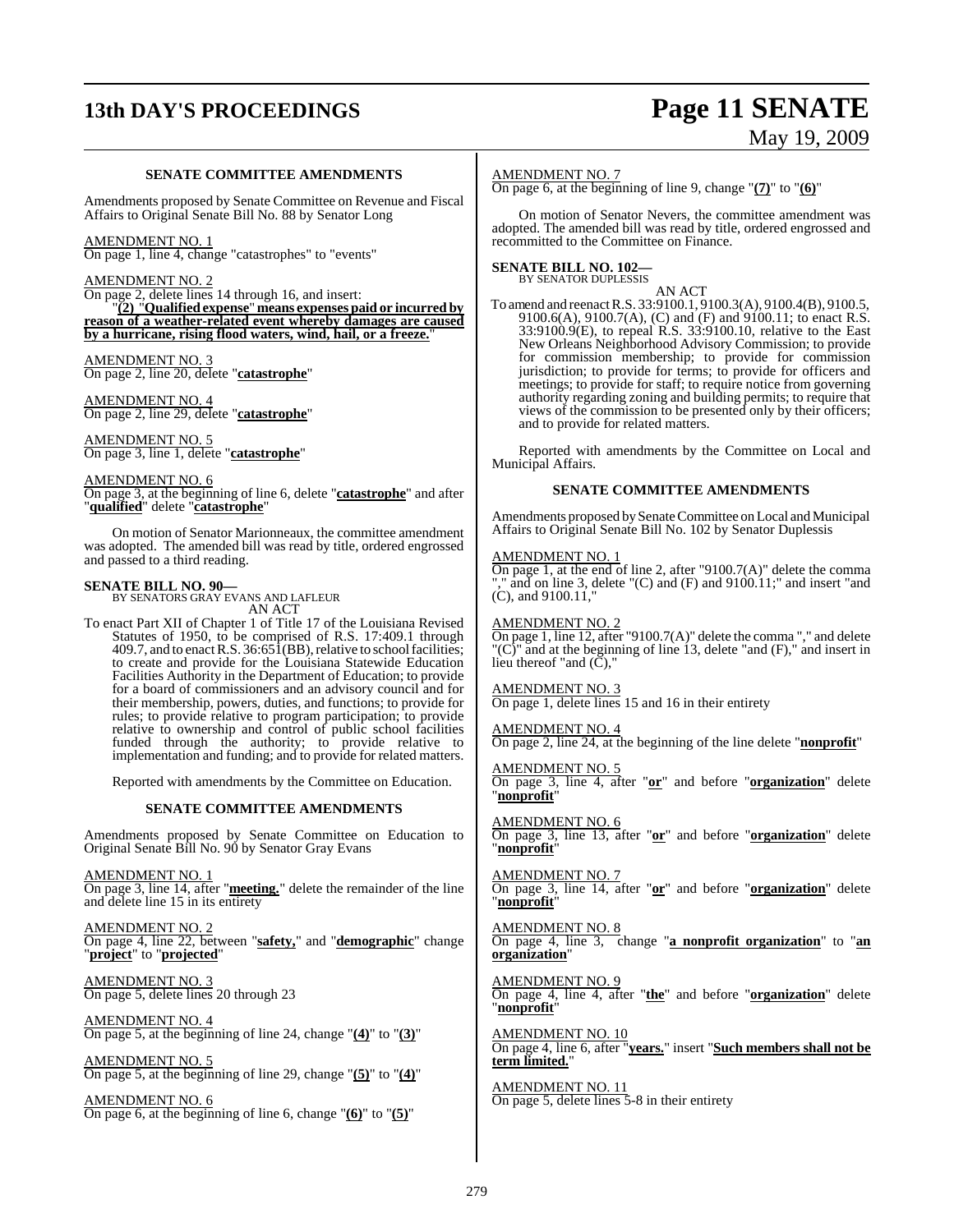# **Page 12 SENATE 13th DAY'S PROCEEDINGS**

## May 19, 2009

AMENDMENT NO. 12 On page 5, line 17, after "A." insert "**(1)**"

AMENDMENT NO. 13 On page 5, between lines 21 and 22 insert the following: "**(2) For purposes of this Chapter, all notices shall be sent either by email, facsimile, or certified mail to the commission's office.**"

AMENDMENT NO. 14 On page 6, line 14, after "improvements," strike the remainder of the line and on line 15, strike "permits affecting the area,"

On motion of Senator Gray Evans, the committee amendment was adopted. The amended bill was read by title, ordered engrossed and passed to a third reading.

# **SENATE BILL NO. 103—** BY SENATOR DUPLESSIS

AN ACT

To enact R.S. 33:9091.15, a bill relative to Orleans Parish; to create the Oak Island Neighborhood Improvement District; to provide for district boundaries, purpose, governance, and funding, including the levy of a parcel fee; to provide relative to the powers and duties of the district and its governing board; and to provide for related matters.

Reported with amendments by the Committee on Local and Municipal Affairs.

#### **SENATE COMMITTEE AMENDMENTS**

Amendments proposed by Senate Committee on Local and Municipal Affairs to Original Senate Bill No. 103 by Senator Duplessis

AMENDMENT NO. 1

On page 2, line11, delete "**Improvement District**" and insert "**Association**"

AMENDMENT NO. 2

On page 2, line 12, delete "**Improvement District**" and insert "**Association**"

### AMENDMENT NO. 3

On page 4, line 22, delete "**shall**" and insert "**may**"

On motion of Senator Gray Evans, the committee amendment was adopted. The amended bill was read by title, ordered engrossed and passed to a third reading.

# **SENATE BILL NO. 104—** BY SENATOR DUPLESSIS

AN ACT

To enact R.S. 33:9080.3, relative to improvement districts in Orleans Parish; to create the Lakewood East Security and Neighborhood Improvement District; to provide that the Lakewood East Homeowners Association shall govern the district; to provide for the purpose, boundaries, parcel fee, budget, powers and duties of the district; to provide for an effective date; and to provide for related matters.

Reported favorably by the Committee on Local and Municipal Affairs. On motion of Senator Gray Evans, the bill was read by title, ordered engrossed and passed to a third reading.

#### **SENATE BILL NO. 113—** BY SENATOR MARIONNEAUX

AN ACT

To amend and reenact R.S. 47:297.6(A)(1), relative to individual income tax credits; to provide for increases in tax credits for the rehabilitation of residential structures in certain areas; and to provide for related matters.

Reported with amendments by the Committee on Revenue and Fiscal Affairs.

#### **SENATE COMMITTEE AMENDMENTS**

Amendments proposed by Senate Committee on Revenue and Fiscal Affairs to Original Senate Bill No. 113 by Senator Marionneaux

#### AMENDMENT NO. 1

On page 2, line 3, delete "**forty**" and insert "**ten**"

#### AMENDMENT NO. 2

On page 2, line 28, delete "January 1" and insert "August 15"

On motion of Senator Marionneaux, the committee amendment was adopted. The amended bill was read by title, ordered engrossed and passed to a third reading.

#### **SENATE BILL NO. 128—** BY SENATOR MARTINY

AN ACT To enact R.S. 47:301(10)(ff) and (18)(p), relative to the sales and use tax of the state; to provide an exclusion for the resale of certain Mardi Gras items by certain nonprofit organizations from such tax; and to provide for related matters.

Reported favorably by the Committee on Revenue and Fiscal Affairs. On motion of Senator Marionneaux, the bill was read by title, ordered engrossed and passed to a third reading.

#### **SENATE BILL NO. 168—**

BY SENATORS RISER AND B. GAUTREAUX AN ACT

To amend and reenact R.S. 32:295.1(B), relative to seat belts; to provide that all occupants who are thirteen years of age or older shall wear a seat belt in certain vehicles; and to provide for related matters.

Reported favorably by the Committee on Transportation, Highways and Public Works. On motion of Senator McPherson, the bill was read by title, ordered engrossed and passed to a third reading.

#### **SENATE BILL NO. 172—** BY SENATOR QUINN

AN ACT To enact R.S. 41:1702(B)(4), relative to reclamation of lands lost through erosion, compaction, subsidence, and sea level rise; to provide for certain boundary agreements; to provide terms, conditions, and procedures; to provide for retroactivity; to provide for an effective date; and to provide for related matters.

Reported with amendments by the Committee on Natural Resources.

#### **SENATE COMMITTEE AMENDMENTS**

Amendments proposed by Senate Committee on Natural Resources to Original Senate Bill No. 172 by Senator Quinn

#### AMENDMENT NO. 1

On page 1, line 2, delete "R.S. 41:1702(B)(4)," and insert "R.S.  $41:1702(B)(4),(5),(6),(7)$ , and  $(8)$ ,"

#### AMENDMENT NO. 2

On page 1, line 7, delete "R.S. 41:1702(B)(4) is" and insert "R.S.  $41:1702(B)(4),(5),(6),(7)$ , and (8) are"

AMENDMENT NO. 3

On page 1, line 14, after "**land**" insert "**located east of the Mississippi River, and not an island, that has been**"

#### AMENDMENT NO. 4

On page 2, line 12, after "**(4)(a).**" insert

"**As a condition of the boundary agreement, the landowner shall waive any claim against the state for return of mineral revenues from the reclaimed land.**"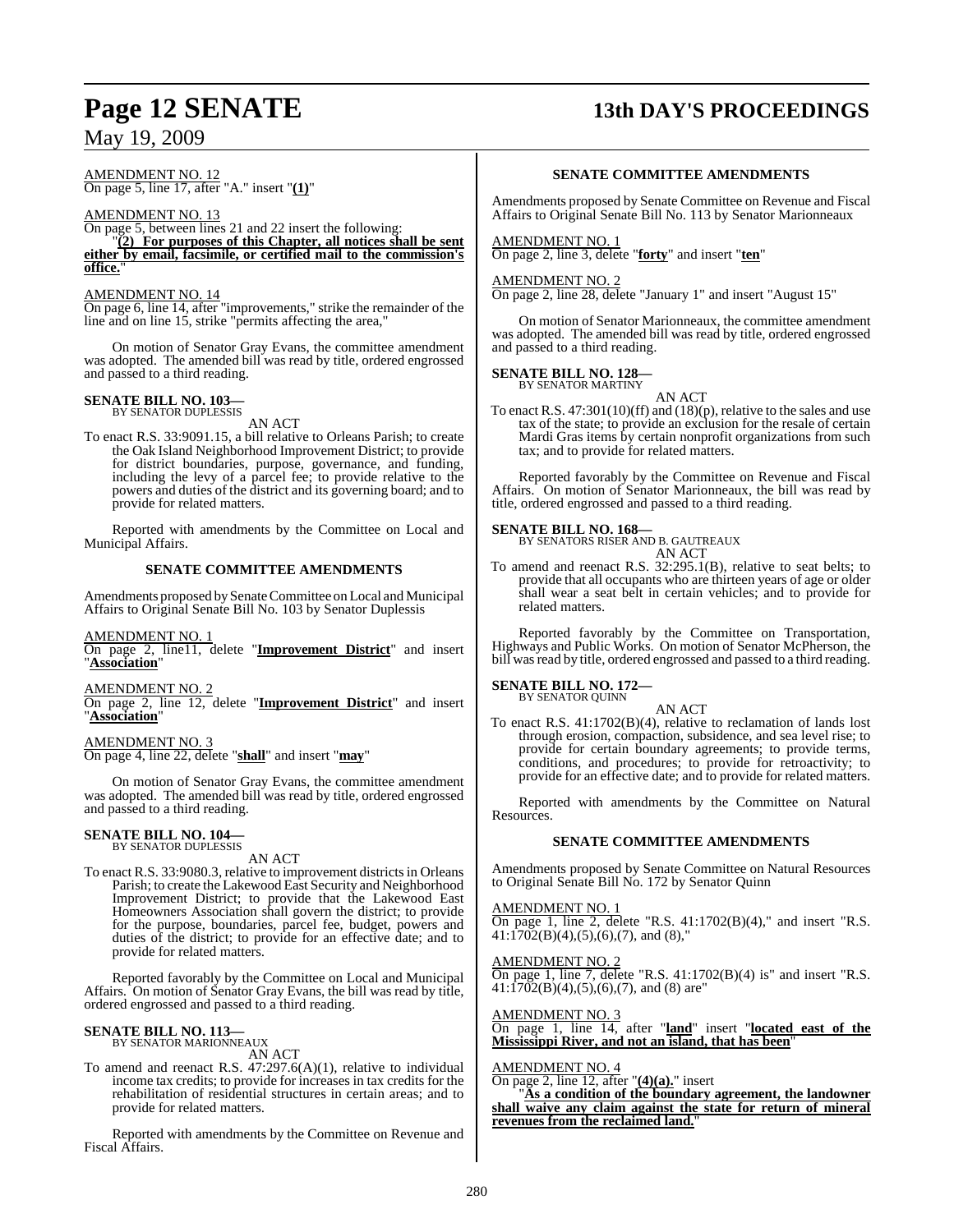# **13th DAY'S PROCEEDINGS Page 13 SENATE**

# May 19, 2009

#### AMENDMENT NO. 5

On page 2, delete lines 26 and 27, and insert

"**(8) The provisions of Paragraphs(4) through (7)shall apply only to parishes with a population of more than four hundred and fifty thousand and less than four hundred and eighty thousand, according to the latest regular federal census.**"

On motion of Senator Dupre, the committee amendment was adopted. The amended bill was read by title, ordered engrossed and recommitted to the Committee on Finance.

# **SENATE BILL NO. 182—** BY SENATOR CROWE

AN ACT

To authorize and provide for the transfer of certain state property; to authorize the transfer of certain state property in St. Tammany Parish; to provide for the property description; to provide for reservation of mineral rights; to provide terms and conditions; and to provide for related matters.

Reported favorably by the Committee on Education. On motion of Senator Nevers, the bill was read by title, ordered engrossed and passed to a third reading.

# **SENATE BILL NO. 187—** BY SENATOR HEITMEIER

AN ACT

To amend and reenact R.S. 32:361.2, relative to motor vehicle equipment; to provide relative to medical exemptions from prohibitions on certain window tinting; to provide relative to the contents of an affidavit for such medical exemption; to require certain information; to provide for decals and display of decals; to provide for certain departmental and board actions; to provide for violations; and to provide for related matters.

Reported with amendments by the Committee on Transportation, Highways and Public Works.

#### **SENATE COMMITTEE AMENDMENTS**

Amendments proposed by Senate Committee on Transportation, Highways and Public Works to Original Senate Bill No. 187 by Senator Heitmeier

#### AMENDMENT NO. 1

On page 1, line 5, after "information;" delete "to provide for decals and display of decals;"

#### AMENDMENT NO. 2

On page 2, delete lines 3 through 5 in their entirety, and at the beginning of line 6, delete "**this state. The standard form**" and insert "**The affidavit**"

AMENDMENT NO. 3

On page 2, line 7, after "**Association**" delete "**Journal**" and insert "**International Classification of Disease ICD-9-CM**"

AMENDMENT NO. 4 On page 2, line 9, change "**form**" to "**affidavit**"

#### AMENDMENT NO. 5

On page 2, line 11, change "**form**" to "**affidavit**"

#### AMENDMENT NO. 6

On page 2, line 12, after "**Section.**" delete the remainder of the line and delete lines 13 through 16, and insert "**The office of state police may seek the opinion of the Louisiana Medical Advisory Board on whether to grant a medical exemption. A copy of this affidavit shall be kept in the**"

#### AMENDMENT NO. 7

On page 3, line 2, after "Association" delete "Journal" and insert "**International Classification of Disease ICD-9-CM**"

#### AMENDMENT NO. 8

On page 3, line 8, after "every" change "three years" to "three years"

AMENDMENT NO. 9 On page 3, delete lines 23 through 29 and on page 4, delete lines 1 through 5

AMENDMENT NO. 10 On page 4, at the beginning of line 6, delete "**(3)**" and insert "(2)"

AMENDMENT NO. 11 On page 4, delete lines 9 through 11

AMENDMENT NO. 12 On page 4, line 12, delete "**D.**" and insert "C."

AMENDMENT NO. 13 On page 4, line 14, delete "**E.**" and insert "D."

On motion of Senator McPherson, the committee amendment was adopted. The amended bill was read by title, ordered engrossed and passed to a third reading.

#### **SENATE BILL NO. 208** BY SENATOR AMEDEE

AN ACT

To amend and reenact the introductory paragraph of R.S.  $38:291(F)(2)$ ,  $291(F)(2)(f)$ , and  $334(A)$ , relative to levee districts; to provide relative to the Lafourche Basin Levee District; to increase the number of levee commissioners; to provide for revenue utilization; and to provide for related matters.

Reported with amendments by theCommittee on Transportation, Highways and Public Works.

#### **SENATE COMMITTEE AMENDMENTS**

Amendments proposed by Senate Committee on Transportation, Highways and Public Works to Original Senate Bill No. 208 by Senator Amedee

#### AMENDMENT NO. 1

On page 1, line 2, after "reenact" delete the remainder of the line and insert "R.S. 38:"

AMENDMENT NO. 2

On page 1, line 4, delete "to increase the number of levee commissioners;"

AMENDMENT NO. 3 On page 1, line 8, after "Section 1." delete the remainder of the line and insert "R.S. 38:334(A)"

AMENDMENT NO. 4 On page 1, at the beginning of line 9, change "are" to "is"

AMENDMENT NO. 5

On page 1, delete lines 10 through 17 and on page 2, delete lines 1 and 2

AMENDMENT NO. 6

On page 2, line 6, change "**forty-three**" to "**fifty**"

On motion of Senator McPherson, the committee amendment was adopted. The amended bill was read by title, ordered engrossed and passed to a third reading.

# **SENATE BILL NO. 217—** BY SENATOR MORRISH

AN ACT To amend and reenact R.S. 33:4067(B), relative to the Cameron Parish Water and Wastewater Board for District No.1; to decrease the membership of the board of commissioners; and to provide for related matters.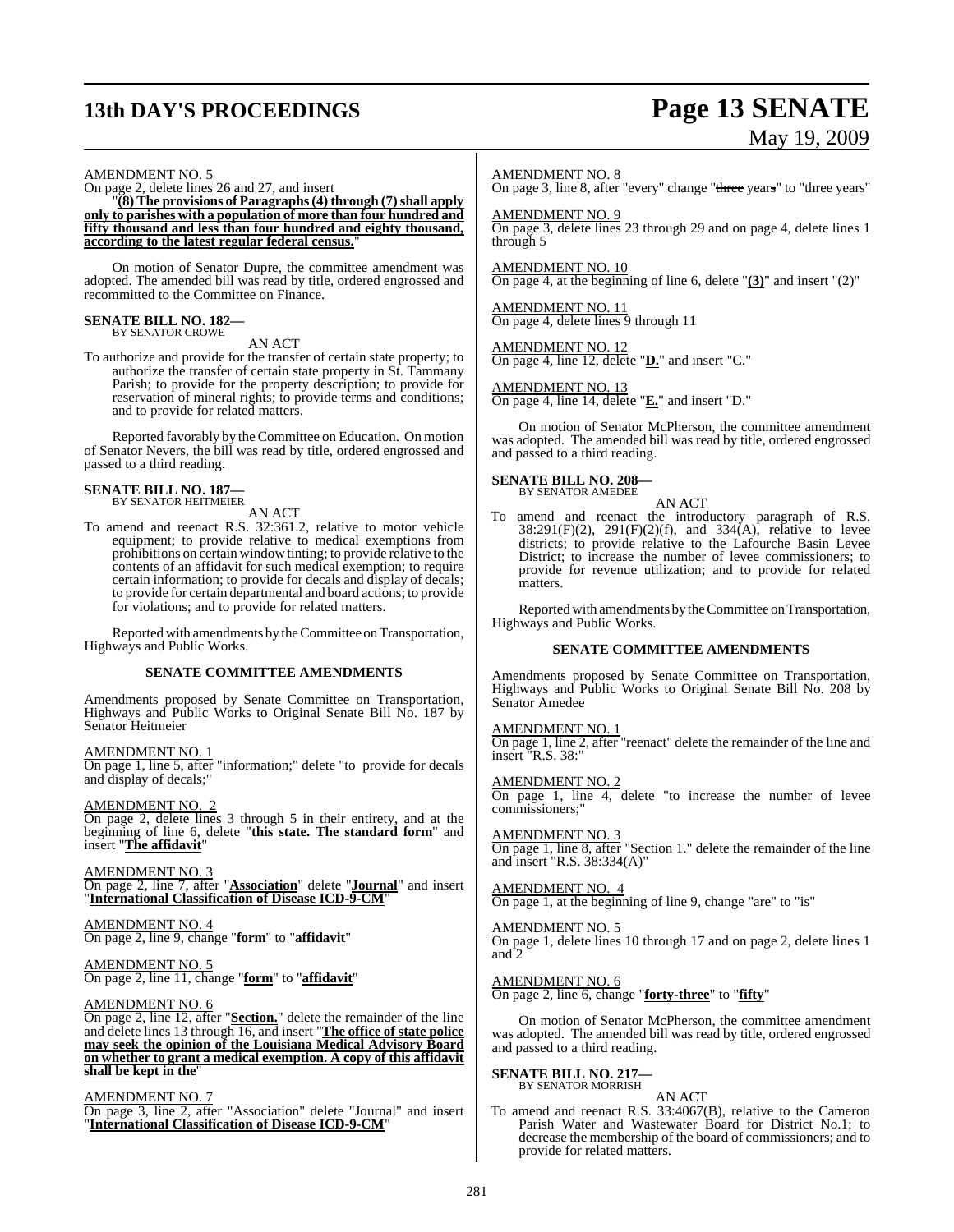# **Page 14 SENATE 13th DAY'S PROCEEDINGS**

## May 19, 2009

Reported with amendments by the Committee on Local and Municipal Affairs.

#### **SENATE COMMITTEE AMENDMENTS**

Amendments proposed by Senate Committee on Local and Municipal Affairs to Original Senate Bill No. 217 by Senator Morrish

#### AMENDMENT NO. 1

On page 2, after line 8, insert the following:

"Section 2. If more than five members are serving on the Cameron Parish Water and Wastewater Board for District No. 1 on the effective date of this Act, the governing authority of Cameron Parish may remove members to reduced the number to five or may allow the number to be reduced by attrition."

On motion of Senator Gray Evans, the committee amendment was adopted. The amended bill was read by title, ordered engrossed and passed to a third reading.

# **SENATE BILL NO. 224—** BY SENATOR N. GAUTREAUX

AN ACT

To enact Subpart B-42 of Part IV of Chapter 1 of Title 33 of the Louisiana Revised Statutes of 1950, to be comprised of R.S. 33:130.790 through 130.793, inclusive; to provide relative to local governmental subdivisions; to authorize the creation of sustainable energy financing districts; to provide terms, conditions, procedures, and requirements; to provide for the powers and duties of the districts; to authorize certain financing concerning property within the district; to provide for property assessment and collection of such assessments within the district; and to provide for related matters.

Reported favorably by the Committee on Local and Municipal Affairs. On motion of Senator Gray Evans, the bill was read by title, ordered engrossed and passed to a third reading.

**SENATE BILL NO. 239—** BY SENATORS DUPRE AND MORRISH AND REPRESENTATIVES DOVE AND ST. GERMAIN

AN ACT

To amend and reenactR.S. 47:305.20(A), the introductory paragraph of (C), (1) and (2) and R.S. 56:303(E)(1) and 304(A), relative to tax exemptions; to provide for certain exclusions and exemptions from state sales, use, lease, and services taxes; to provide for a rebate of such taxes; to include possession of a vessel license by a commercial fisherman as qualifying for such tax exemptions; to provide for issuance of a vessel license to certain commercial fishermen; to provide for certification of certain commercial fishermen licenses; and to provide for related matters.

Reported favorably by the Committee on Revenue and Fiscal Affairs. On motion of Senator Marionneaux, the bill was read by title, ordered engrossed and passed to a third reading.

# **SENATE BILL NO. 272—** BY SENATOR HEITMEIER

AN ACT

To amend and reenact R.S. 14:329.6(A)(9) and R.S. 29:734 and to enact R. S. 29:732.1 and R.S. 51:422.1(C)(5), relative to fuel; to prohibit excessive fuel pricing during a declared state of emergency; to allow sales below costs during such time; to provide for definitions; to provide for civil and criminal penalties; to provide for exceptions; and to provide for related matters.

Reported with amendments by the Committee on Transportation, Highways and Public Works.

#### **SENATE COMMITTEE AMENDMENTS**

Amendments proposed by Senate Committee on Transportation, Highways and Public Works to Original Senate Bill No. 272 by Senator Heitmeier

#### AMENDMENT NO.

On page 2, at the end of line 12, strike "29:701" and at the beginning of line 13, strike "through 716" and insert "**29:732 and 734**"

#### AMENDMENT NO. 2

On page 2, delete line 15, and insert "**29:732.1(A)(2)(b), for a value exceeding**"

#### AMENDMENT NO. 3

On page 2, delete line 23, and insert "**provisions of R.S. 29:732.1 and 734.**"

#### AMENDMENT NO. 4

On page 2, line 29, after "**governor**" delete "**or by the parish president**"

#### AMENDMENT NO. 5

On page 3, line 1, after "**within the**" delete "**designated emergency**" and at the beginning of line 2, delete "**area**" insert in lieu thereof "**state**"

On motion of Senator McPherson, the committee amendment was adopted. The amended bill was read by title, ordered engrossed and passed to a third reading.

#### **SENATE BILL NO. 296—**

BY SENATOR B. GAUTREAUX

AN ACT To amend and reenact R.S. 11:42(B)(5) and (11), 102(B)(1), (2)(b),  $(3)(b)$ , and  $(5)$ ,  $542(A)$ ,  $(B)$ ,  $(C)(1)(introducing paragraph)$ ,  $(2)$ , (3),(4)(a)(introductory paragraph),(b)(introductory paragraph), and (c),  $(5)(a)(i)$  and  $(b)$ , and  $(E)$ , and  $883.1(A)$ ,  $(B)$ ,  $(C)(1)$ (introductory paragraph),  $(2)$ ,  $(3)$ ,  $(4)(a)$ (introductory paragraph), (b)(introductory paragraph), and (c),(E), and (F), to enact R.S. 11:102.1, 102.2,  $\frac{5}{42}$ (C)( $\frac{4}{d}$ ) and (e) and (F), and 883.1(C)(4)(d) and (e) and (G), and to repeal R.S. 11:542(D) and  $883.1(D)$ , relative to the liabilities of the state retirement systems; to provide for payment of such liabilities; to provide for employer contributions; to limit creation of certain additional liabilities through benefit increases; to provide for an effective date; and to provide for related matters.

Reported with amendments by the Committee on Retirement.

#### **SENATE COMMITTEE AMENDMENTS**

Amendments proposed by Senate Committee on Retirement to Original Senate Bill No. 296 by Senator B. Gautreaux

#### AMENDMENT NO. 1

On page 1, line 2 after  $102(B)(1)$ ," delete the remainder of the line and insert  $(2)(b)(i)$  and (ii) and (c), (3)(b) and (c), and (5), 542(A),"

## AMENDMENT NO. 2

 $\frac{\overline{R}_{11}}{\overline{R}_{12}}$  (on page 1, line 14 after "102(B)(1)," delete the remainder of the line and insert  $"(2)(b)(i)$  and (ii) and (c), (3)(b) and (c), and (5), 542(A), (B),"

#### AMENDMENT NO. 3

On page 2, delete lines 15 through 29 in their entirety and delete pages 3 through 16 and on page 17 delete lines 1 through 22 in their entirety and insert in lieu thereof:

"**(b) The outstanding balance of this unfunded accrued liability as of June 30, 2009, shall be consolidated with other amortization bases and credits as provided in R.S. 11:102.1, and that consolidated total shall be amortized over the remaining constitutionally-m andated period with annual payments beginning in Fiscal Year 2010-2011. The final payment shall be made in Fiscal Year 2028-2029.**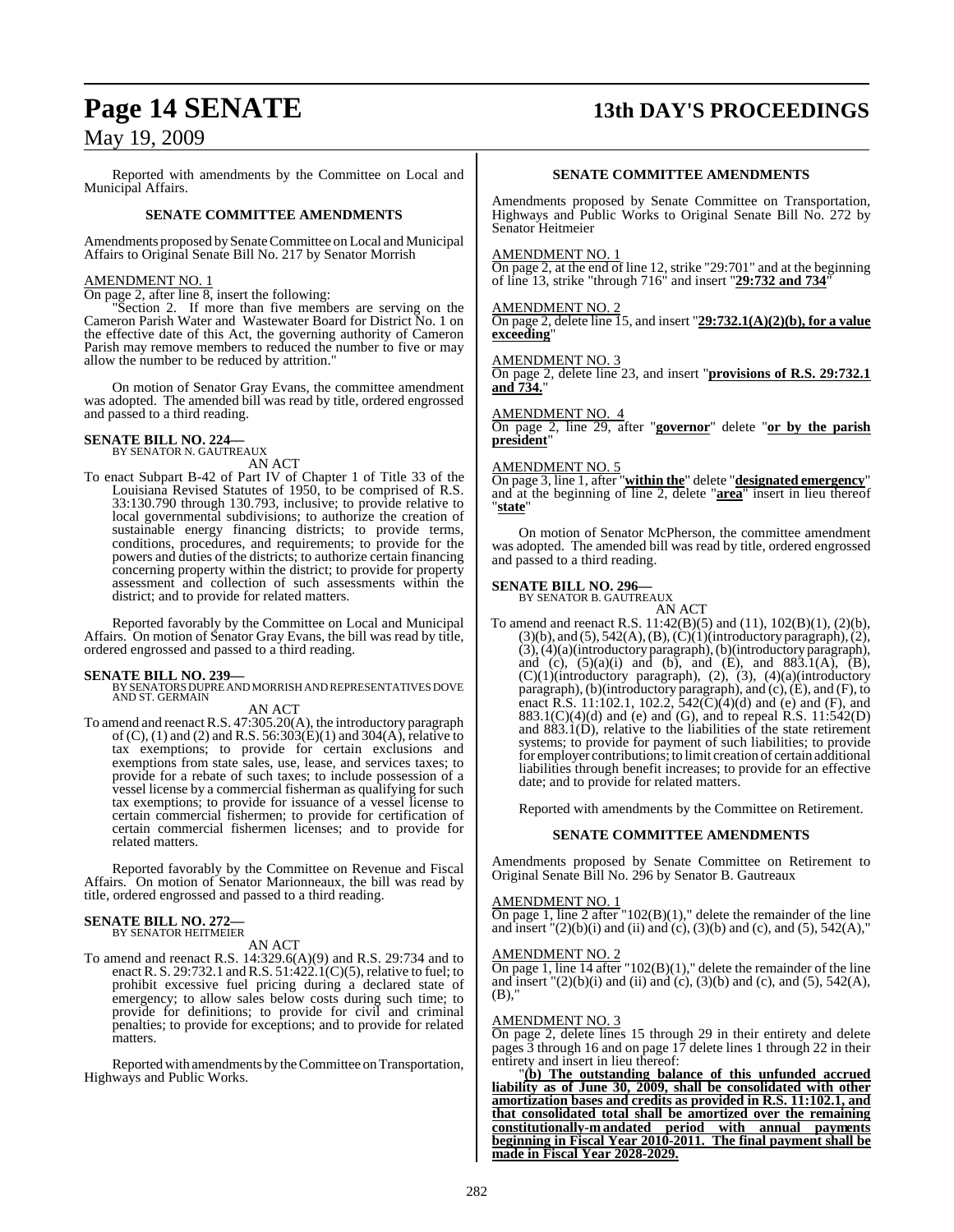# **13th DAY'S PROCEEDINGS Page 15 SENATE**

# May 19, 2009

\* \* \* (11)**(a)** Teachers' Retirement System of Louisiana. The unfunded accrued liability, as of June  $30$ , 1988, determined under the funding method specified in R.S. 11:22(B)(13), shall be amortized over a forty-year period, commencing with the Fiscal Year 1989-1990. The outstanding balance of the unfunded accrued liability as of July 1, 1992, shall be amortized over the remaining thirty-seven-year period with payments forming an annuity increasing at four and one-half percent annually.

**(b) The outstanding balance of this unfunded accrued liability as of June 30, 2009, shall be consolidated with other amortization bases and credits as provided in R.S. 11:102.2, and that consolidated total shall be amortized over the remaining constitutionally-mandated period with annual payments beginning in Fiscal Year 2010-2011. The final payment shall be made in Fiscal Year 2028-2029.**

\* \* \*

#### §102. Employer contributions; determination; state systems

\* \* \* B.(1) Except as provided in **R.S. 11:102.1 and 102.2 and in** Paragraph (5) of this Subsection, for each fiscal year, commencing with Fiscal Year 1989-1990, for each of the public retirement systems referenced in Subsection A of this Section, the legislature shall set the required employer contribution rate equal to the actuarially required employer contribution, as determined under Paragraph (3) of this Subsection, divided by the total projected payroll of all active members of each particular system for the fiscal year. Each entity funding a portion of a member's salary shall also fund the employer's contribution on that portion of the member's salary at the employer contribution rate specified in this Subsection.

(2) At the end of each fiscal year, the difference between the actuarially required employer contribution for the fiscal year, as determined under Paragraph (3) of this Subsection, and the amount of employer contributions actually received for the fiscal year, excluding any amounts received for the extraordinary purchase of additional benefits or service, shall be determined.

\* \* \* (b) At the end of each fiscal year, the difference between the minimum employer contribution, as required by the Constitution of Louisiana, and the actuarially required employer contribution for the fiscal year, as determined under Paragraph (3) of this Subsection, shall be determined and applied in accordance with the following provisions:

(i) The amount, if any, shall be accumulated in an Employer Credit Account. The Employer Credit Account **employer credit account. For any fiscal year beginning on or before July 1, 2008, the employer credit account** shall be credited and accumulate interest at the actuarial rate of return earned by the system annually. **For the 2009-2010 Fiscal Year and for each fiscal year thereafter, the employer credit account shall be credited annually with interest at the actuarially-assumed interest rate.**

(ii) Annual **After the unfunded accrued liability that existed as of June 30, 2004, has been extinguished, annual** contributions required in accordance with this Subsection, or the constitutional minimum if greater, may be funded in whole or in part from the Employer Credit Account **employer credit account**, provided the employee contribution rate for the system as set forth in R.S. 11:62 has been reduced to an amount equal to or less than fifty percent of the annual normal cost, rounded to the nearest one-quarter percent.

\* \* \* (c) Differences**Except as provided inR.S. 11:102.1 and102.2, differences** occurring for any other reason shall be added to or subtracted from the following fiscal year's actuarially required employer contribution in accordance with Subparagraph  $(3)(c)$  of this Subsection.

\* \* \* (3) With respect to each state public retirement system, the actuarially required employer contribution for each fiscal year, commencing with Fiscal Year 1989-1990, shall be that dollar amount equal to the sum of:

\* \* \* (b) That fiscal year's payment, computed as of the first of that fiscal year and projected to the middle of that fiscal year at the actuarially assumed **actuarially-assumed** interest rate, **taking into**

**account consolidation with other amortization bases, if any, as provided in R.S. 11:42, 102.1, and 102.2, and** using the system's amortization method specified in R.S. 11:42, necessary to amortize the unfunded accrued liability as of June 30, 1988, such unfunded accrued liability computed using the system's actuarial funding method as specified in R.S. 11:22.

(c) That **Except as provided in R.S. 11:102.1 and 102.2, that** fiscal year's payment, computed as of the first of that fiscal year and projected to the middle of that fiscal year at the actuarially assumed **actuarially-assumed**interestrate, necessary to amortize the prior year's over or underpayment as a level dollar amount over a period of five years.

\* \* \* (5)**(a)** Notwithstanding the provisions of this Section, the gross employer contribution rate, exclusive of any funds from the Texaco settlement, for the Louisiana State Employees' Retirement System and the Teachers' Retirement System of Louisiana shall not be less than fifteen and one-half percent per year until such time as the unfunded accrued liability that existed on June 30, 1988, **2004,** is fully funded.

**(b)** At the end of each fiscal year, the difference, if any, by which the fixed minimum employer contribution rate established pursuant to this Paragraph exceeds the greater of the minimum employer contribution required by Article X, Section 29 of the Constitution of Louisiana or the statutory minimum employer contribution rate calculated according to the methodology provided for in Items (i) through (iv) of Paragraph (3) of this Subsection shall be accumulated in an Employer Credit Account **employer credit account** for the respective system.

**(c)** The Employer Credit Account **For fiscal years beginning on or before July 1, 2008, the employer credit account** shall be credited **annually** with that portion of the system's net investment income attributable to the balance in the account. **For the 2009-2010 Fiscal Year and for each fiscal year thereafter, the employer credit account shall be credited annually with interest at the actuarially-assumed interest rate.**

**(d)(i) Except as provided in R.S. 11:102.1 and 102.2,** The Employer Credit Account **the employer credit account** of a system shall be used exclusively to reduce any unfunded accrued liability of that system created before July 1, 2004, and shall not be debited for any other purpose.

**(ii) Beginning in Fiscal Year 2009-2010 and effective for the June 30, 2009, system valuation, any funds in the system's employer credit account shall be applied to the remaining balance of the original amortization base or the experience account amortization base established in accordance with and as further provided by R.S. 11:102.1 or 102.2.**

**§102.1 Consolidation of amortization payment schedules; Louisiana State Employees' Retirement System**

**A.(1) For the Louisiana State Employees' Retirement System, effective for the June 30, 2009,systemvaluation and with payments beginning in Fiscal Year 2010-2011, all amortization bases existing on July 1, 2008, shall be consolidated as provided in this Section.**

**(2) There shall be two consolidated amortization bases calculated and amortized as provided in this Section. Any existing amortization base not included in a consolidated base pursuant to this Section shall remain separate and continue to be amortized and funded as otherwise provided by law.**

**(3) Beginning with Fiscal Year 2008-2009 and for each fiscal year thereafter, that year's changes, gains, and losses shall be calculated** and payments therefor determined as provided in R.S. **11:102, except as otherwise specified in this Section.**

**B. Original amortization base.**

**(1) The remaining balances of outstanding amortization bases in excess of twenty years for the years 1993 through 1995, 1997 and 1998, and 2005 through 2007, excluding the amortization base for liability created by Act No. 414 of the 2007 Regular Session of the Legislature, as specified in the June 30, 2008 systemvaluationadoptedby the Public Retirement Systems' Actuarial Committee on February 5, 2009, shall be consolidated into a single amortization base effective for the June 30, 2009 system valuation.**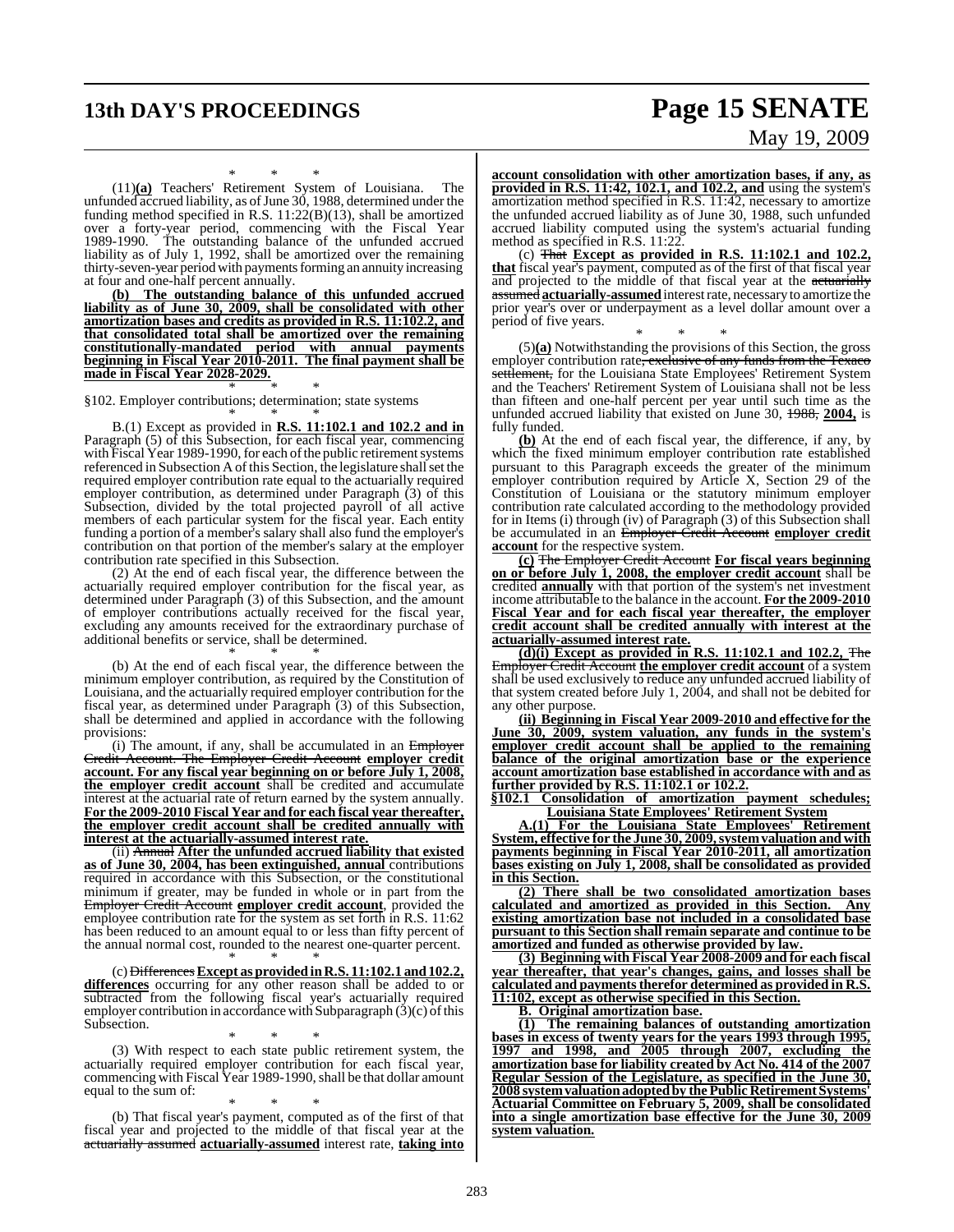**(2)(a) To this base shall be added any monies in the separate fund known alternatively asthe "Texaco Account" or the "Initial Unfunded Accrued Liability Account" on June 30, 2009, and any appropriation provided in the 2009 Regular Session of the Legislature.**

**(b) The balance in this account as of June 30, 2008, shall be credited with interest atthe system's actuarially-assumed interest rate until the funds in the account are applied as provided in this Subsection.**

**(3)(a) This consolidated amortization base shall be known as the "original amortization base" and shall be amortized with annual payments as follows:**

**(i) For the Fiscal Year 2010-2011, the payment shall be one hundred forty-six million sixty-one thousand eight hundred eighty-eight dollars.**

**(ii) Payments thereafter shall form an annuity increasing at six and one-half percent for one year, at five and one-half percent annually for the following four years, and at five percent annually for the following two years.**

**(iii) Beginning in Fiscal Year 2018-2019, the payments shall be amortized over the remaining period with payments forming an annuity at two percent annually.**

**(b) The first payment after this consolidation shall be made in Fiscal Year 2010-2011 and the final payment in Fiscal Year 2028-2029.**

**(4) In any year in which the system exceeds its actuariallyassumed rate of return, the first fifty million dollars of excess returns shall be applied to the remaining balance of the original amortization base established in this Subsection. After such application, the net remaining liability shall be reamortized over the remaining amortization period with annual payments calculated as provided in this Subsection or as otherwise provided by law.**

**(5) Notwithstanding the provisions of R.S. 11:102(B)(3)(c) and (5) or any other provision of law to the contrary, in any year through Fiscal Year 2016-2017 in which the system receives an overpayment of employer contributions as determined pursuant to R.S. 11:102(B)(2) and in any year through Fiscal Year 2016- 2017 in which the system receives additional contributions pursuant to R.S. 11:102(B)(5), the amount of such overpayment or additional contribution shall be applied to the remaining balance of the original amortization base established pursuant to this Subsection. After such application, the net remaining liability shall be reamortized over the remaining amortization period with annual payments calculated as provided in this Subsection or as otherwise provided by law.**

**C. Experience account amortization base.**

**(1) The remaining balances of outstanding amortization bases for the years 1996, 1999 through 2004, and 2008, as specified in the system valuation adopted by the Public Retirement Systems' Actuarial Committee on February 5, 2009, shall be consolidated into a single amortization base, effective for the June 30, 2009, system valuation.**

**(2) To this shall be added the balance in the experience account or the balance in the subaccount of the Texaco Account pursuant to R.S. 11:542(A)(1)(b)(iii).**

**(3) This consolidated amortization base shall be known as the "experience account amortization base" and shall be amortized with annual payments over a thirty-year period beginning in Fiscal Year 2010-2011 as follows:**

**(a) For Fiscal Year 2010-2011, the payment shall be one hundred sixty-four million nine hundred seventy-two thousand one hundred fifty-six dollars.**

**(b) Payments thereafter shall form an annuity increasing at six and one-half percent for one year, five and one-half percent for the following four years, and five percent for the following two years.**

**(c) Beginning in Fiscal Year 2018-2019, the outstanding balance shall be amortized over the remaining period with annual level dollar payments.**

**(4) In any year in which the excess returns of the system exceed the amount in Paragraph (B)(4) of this Section, the next fifty million dollars of excess returns shall be applied to the experience account amortization base established in this**

**Subsection. After such application, the net remaining liability shall be reamortized over the remaining amortization period with annual payments calculated as provided in this Subsection or as otherwise provided by law.**

**(5) Notwithstanding the provisions of R.S. 11:102(B)(3)(c) and (5) or any other provision of law to the contrary, in any year from Fiscal Year 2017-2018 through Fiscal Year 2039-2040 in which the system receives an overpayment of employer contributions as determined pursuant to R.S. 11:102(B)(2) and in any year from Fiscal Year 2017-2018 through Fiscal Year 2039- 2040 in which the system receives additional contributions pursuant to R.S. 11:102(B)(5), the amount of such overpayment or additional contribution shall be applied to the remaining balance of the experience account amortization base established pursuant to this Subsection. After such application, the net remaining liability shall be reamortized over the remaining amortization period with annual payments calculated as provided in this Subsection or as otherwise provided by law.**

**§102.2. Consolidation of amortization payment schedules; Teachers' Retirement System of Louisiana**

**A.(1) For the Teachers' Retirement System of Louisiana, effective for the June 30, 2009, system valuation and with annual payments beginning in Fiscal Year 2010-2011, all amortization bases existing on July 1, 2008, shall be consolidated as provided in this Section.**

**(2) There shall be two consolidated amortization bases calculated and amortized as provided in this Section.**

**(3) Beginning withFiscal Year 2008-2009 and for each fiscal year thereafter, that year's changes, gains, and losses shall be calculated and paymentstherefor determined as provided in R.S. 11:102, except as otherwise specified in this Section.**

**B. Original amortization base.**

**(1) The remaining balances of outstanding amortization bases for the years 1993 through 1996, 1998 through 2000, and 2005 through 2008 as specified in the June 30, 2008 system valuation adopted by the Public Retirement Systems' Actuarial Committee on February 5, 2009, shall be consolidated into a single amortization base effective for the June 30, 2009 system valuation.**

**(2)(a) To this base shall be added any monies in the separate fund known alternatively asthe "Texaco Account" or the "Initial Unfunded Accrued Liability Account"on June 30, 2009, and any appropriation provided in the 2009 Regular Session of the Legislature. The balance in this account as of June 30, 2008,shall be credited with interest at the system's actuarially-assumed interest rate until the funds in the account are applied as provided in this Subsection.**

**(b) To this base shall also be added any monies in the employer credit account on June 30, 2009.**

**(3)(a) This consolidated amortization base shall be known as the "original amortization base" and shall be amortized with annual payments as follows:**

**(i) For Fiscal Year 2010-2011, the payment shall be one hundred ninety-nine million eight hundred forty-one thousand five hundred seventy-seven dollars.**

**(ii) Payments thereafter shall form an annuity increasing at seven percent annually for three years and at six and one-half percent annually for the following four years.**

**(iii) Beginning in Fiscal Year 2018-2019, the payments shall be amortized over the remaining period with payments forming an annuity at two percent annually.**

**(b) The first payment shall be made in Fiscal Year 2010- 2011 and the final payment in Fiscal Year 2028-2029.**

**(4) In any year in which the system exceeds its actuariallyassumed rate of return, the first one hundred million dollars of excess returns shall be applied to the remaining balance of the original amortization base established in this Subsection. After such application, the net remaining liability shall be reamortized over the remaining amortization period with annual payments as provided in this Subsection or as otherwise provided by law.**

**C. Experience account amortization base.**

**(1) The remaining balances of outstanding amortization bases for the years 1997, 2001 through 2004, and 2008, as specified in the system valuation adopted by the Public**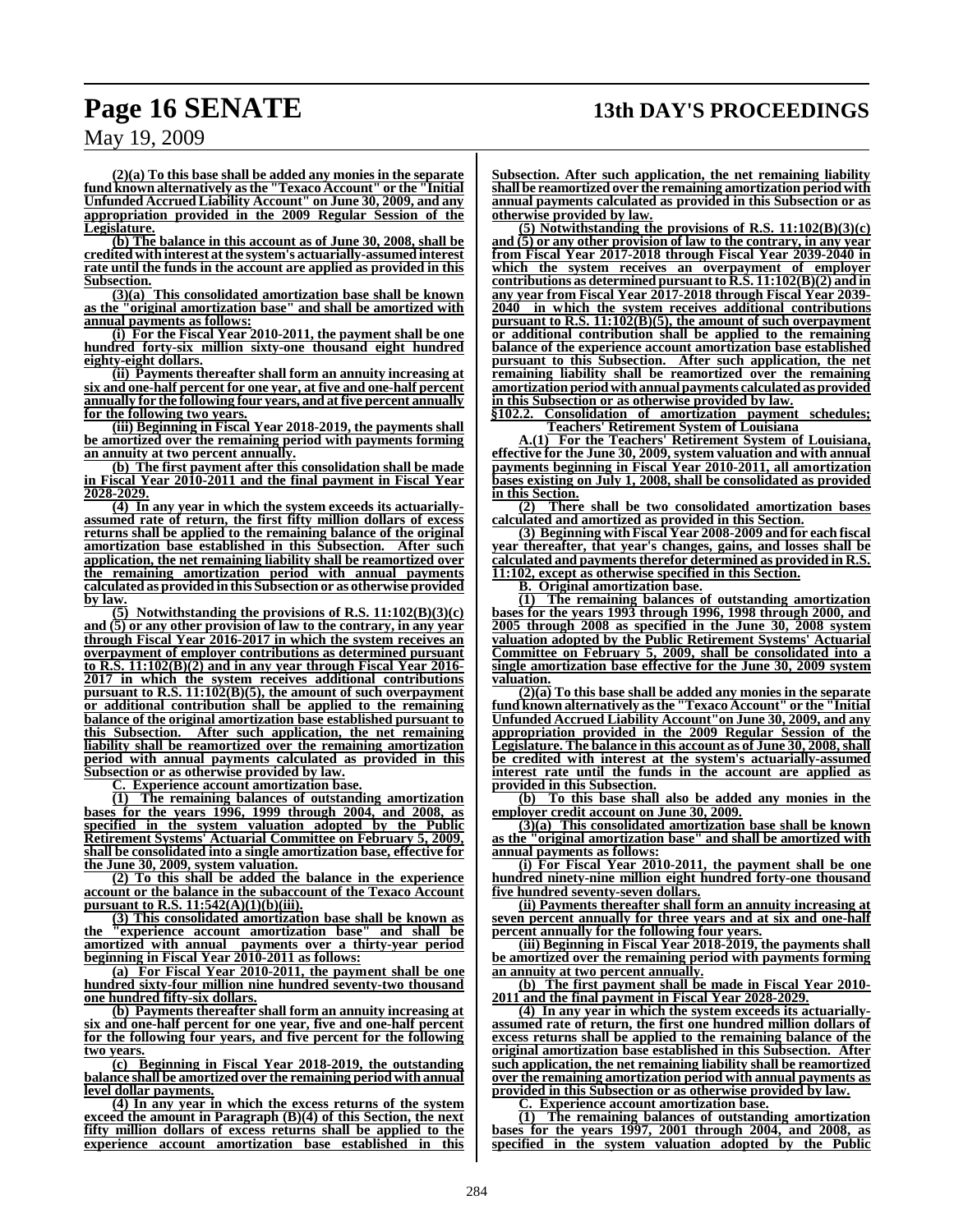# **13th DAY'S PROCEEDINGS Page 17 SENATE**

# May 19, 2009

**Retirement Systems' Actuarial Committee on February 5, 2009, shall be consolidated into a single amortization base, effective for the June 30, 2009 system valuation.**

**(2) To this shall be added the balance in the experience account or the balance in the subaccount of the Texaco Account pursuant to R.S. 11:883.1(A)(1)(b)(iii).**

**(3) This consolidated amortization base shall be known as the "experience account amortization base" and shall be amortized with annual payments over a thirty-year period beginning in Fiscal Year 2010-2011 calculated as follows:**

**(a) For Fiscal Year 2010-2011, the payment shall be two hundred forty-eight million two hundred twenty-two thousand six hundred eighty-one dollars.**

**(b) Payments thereafter shall form an annuity increasing at seven percent annually for three years and at six and one-half percent annually for the following four years.**

**(c) Beginning in Fiscal Year 2018-2019, the outstanding balance shall be amortized over the remaining period with annual level dollar payments.**

**(4) In any year in which the excess returns exceed the amount in Paragraph (B)(4) of this Section, the next one hundred million dollars of excess returnsshall be applied to the experience account amortization base established in this Subsection. After such application, the net remaining liability shall be reamortized over the remaining amortization period with annual payments calculated as provided in this Subsection or as otherwise provided by law.**

**(5) Notwithstanding the provisions of R.S. 11:102(B)(3)(c) and (5) or any other provision of law to the contrary, in any year from Fiscal Year 2009-2010 through Fiscal Year 2039-2040 in which the system receives an overpayment of employer contributions as determined pursuant to R.S. 11:102(B)(2) and in any year from Fiscal Year 2009-2010 through Fiscal Year 2039- 2040 in which the system receives additional contributions pursuant to R.S. 11:102(B)(5), the amount of such overpayment or additional contribution shall be applied to the remaining balance of the experience account amortization base established pursuant to this Subsection. After such application, the net remaining liability shall be reamortized over the remaining amortization period with annual payments calculatedas provided in this Subsection or as otherwise provided by law.**

\* \* \* §542. Employee experience **Experience** account

A.(1) $(a)$  Effective July 1, 2004, the balance in the employee experience account shall be zero.

**(b) Effective June 30, 2009, the balance in the experience account shall be zero. Any funds in the experience account on June 29, 2009, shall be allocated in the following order:**

**(i) To provide for any net investment loss attributable to the balance in the account as provided in Paragraph (B)(1) of this Section.**

**(ii) To fund any permanent benefit increase or minimum benefit pursuant to the Act that originated as House Bill No. 586 of the 2009 Regular Session of the Legislature.**

**(iii) To apply to the experience account amortization base as provided in R.S. 11:102.1(C)(2); however, as of June 30, 2009, these funds shall be transferred to the system's Texaco Account and retained in a subaccount of that account until that account is applied as provided in R.S. 11:102.1.**

(2) The employee experience account shall be credited as follows:

(a) To the extent permitted by Paragraph (3) of this Subsection **and after allocation to the consolidated amortization bases as provided in R.S. 11:102.1**, an amount not to exceed fifty percent of the **remaining balance of the** prior year's net investment experience gain as determined by the system's actuary.

(b) To the extent permitted by Paragraph (3) of this Subsection, an amount not to exceed that portion of the system's net investment income attributable to the balance in the employee experience account during the prior year.

(3) In no event shall the amount in the employee experience account exceed the reserve necessary to grant two cost-of-living adjustments **permanent benefit increases** as provided in Subsection C of this Section.

B. The **employee** experience account shall be debited as follows: (1) An amount equal to that portion of the system's net investment loss attributable to the balance in the employee experience account during the prior year.

(2) An amount sufficient to fund a  $\overline{\text{cost-of-living}}$  adjustment **permanent benefit increase** granted pursuant to Subsection C of this Section.

(3) In no event shall the amount in the employee experience account fall below zero.

C.(1) In accordance with the provisions of this Section, the board of trustees may recommend to the president of the Senate and the speaker of the House of Representatives that the system be permitted to grant a cost-of-living **permanent benefit** increase to retirees, survivors, and beneficiaries whenever **the conditions in Subsection F of this Section are satisfied and** the balance in the employee experience account is sufficient to fund such benefit fully on an actuarial basis, as determined by the system's actuary. If the legislative **auditor's** actuary disagrees with the determination of the system's actuary, a cost-of-living **permanent** benefit increase shall not be granted. The board of trustees shall not grant a cost-of-living **permanent benefit** increase unless such cost-of-living **permanent benefit** increase has been approved by the legislature by concurrent resolution adopted by the favorable vote of a majority of the elected members of each house. Any such cost-of-living **permanent benefit** increase shall be limited to and shall only be payable based on an amount not to exceed seventy thousand dollars of the retiree's annual benefit; however, effective for years after July 1, 1999, the seventythousand dollar limit shall be increased each year in an amount equal to any increase in the consumer price index (U.S. city average for all urban consumers (CPI-U)) for the preceding year, if any. Any increase granted pursuant to the provisions of this Subsection shall begin on the July first following legislative approval, shall be payable annually, and shall equal an amount not to exceed the lesser of:

\* \* \* (2) If the increase in the consumer price index, U.S. city average for all urban consumers(CPI-U), as prepared by the U.S. Department of Labor, Bureau of Labor Statistics, for the calendar year immediately preceding the cost-of-living **permanent benefit** increase islessthan three percent, then the cost-of-living **permanent benefit** increase shall be a sum equal to the CPI-U increase for that prior calendar year, if any. **If the balance in the experience account is not sufficient to fund that sum, no increase shall be granted.**

(3) The percentage of each recipient's cost-of-living **permanent benefit** increase shall be based on the benefit being paid to the recipient on the effective date of the increase.

 $(4)(a)$  Except as provided in Subparagraph  $(c)$  of this Paragraph, in order to be eligible for the cost-of-living **any permanent benefit** increase **payable on or before June 30, 2009**, there must be the funds available in the respective experience account to pay for such an increase, and a retiree:

\* \* \*

(b) Except as provided in Subparagraph (c) of this Paragraph, a nonretiree beneficiary will **shall** be eligible for the cost-of-living **permanent benefit** increase **payable on or before June 30, 2009**:

\* \* \* (c)(i) The provisions of Items (a)(ii)**,** and (b)(ii)**, (d)(ii), and (e)(ii)** of this Paragraph shall not apply to any person who receives disability benefits from this system, or who receives benefits based on the death of a disability retiree of this system.

(ii) The actuarial cost of implementing the provisions of Acts 2001, No. 1162, shall be paid by debiting the employee experience account which must have the funds available in the respective experience account to pay for such an increase.

**(d) Except as provided in Subparagraph (c) of this Paragraph, in order to be eligible for any permanent benefit increase payable on or after July 1, 2009, there shall be the funds available in the experience account to pay for such an increase, and a retiree:**

**(i) Shall have received a benefit for at least one year; and (ii) Shall have attained at least age sixty.**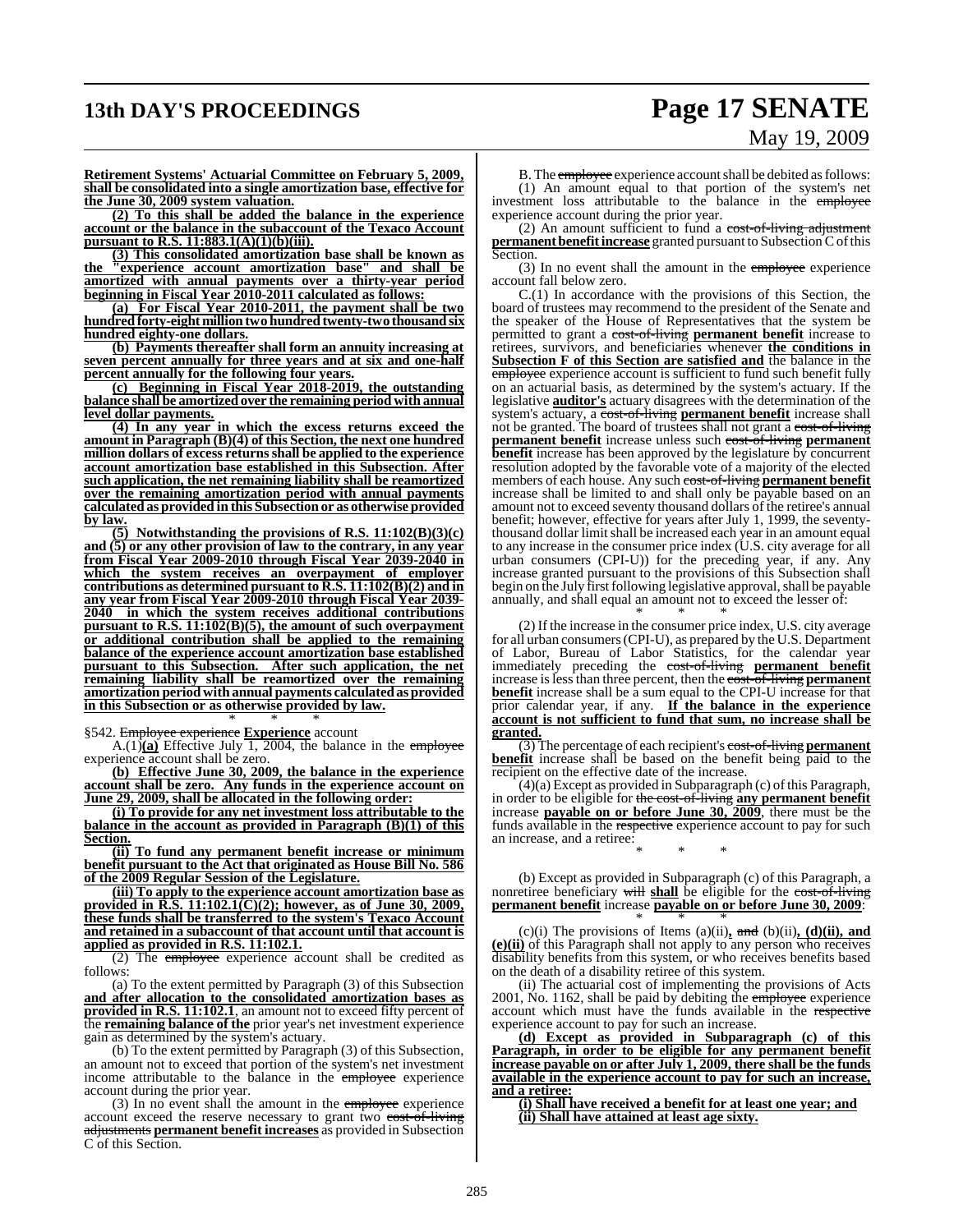# **Page 18 SENATE 13th DAY'S PROCEEDINGS**

**(e) Except as provided in Subparagraph (c) of this Paragraph, a nonretiree beneficiary shall be eligible for the permanent benefit increase payable on or after July 1, 2009:**

**(i) If benefits had been paid to the retiree or the beneficiary, or both combined, for at least one year; and**

**(ii) In no event before the retiree would have attained age sixty.**

 $(5)(a)$  Effective September 1, 2001, any retiree receiving a retirement benefit shall be entitled to receive, as a cost-of-living **permanent benefit** increase, a minimum retirement benefit amounting to not less than thirty dollars per month for each year of creditable service of the retiree or the maximum benefit earned in accordance with the applicable benefit formula selected by the retiree at the time of retirement, whichever is greater.

(i) For any retiree who selected or selects an early retirement, an initial benefit option, or a retirement option allowing the payment of benefits to a beneficiary, there will **shall** be a comparison of both the minimum benefit provided for in this Paragraph and the maximum benefit and both such benefitsshall be actuarially reduced based upon the option selected by the retiree and the current board-approved actuarial assumptions prior to the comparison and for the purpose of determining which of the two benefit amounts results in the greater amount and the greater amount shall be paid to the retiree.

\* \* \* (b) The minimum benefits provided for in this Paragraph shall apply to all retired members and beneficiaries receiving annuity payments or benefits on September 1, 2001, and to all members retiring on and after September 1, 2001, and to all beneficiaries receiving annuity payments on and after September 1, 2001, and all such payments shall be funded by debiting the employee experience account.

\* \* \* E. The first normal cost-of-living **permanent benefit** increase shall be effective July 1, 1999.

**F. (1)The permanent benefit increase which is authorized by Subsection C of this Section shall be limited to the lesser of either two percent or an amount as determined in Paragraph (C)(2) of this Section in or for any year in which the system does not earn an actuarial rate of return of at least eight and one-quarter percent interest on the investment of the system's assets.**

**(2) No permanent benefit increase shall be authorized based on any actuarial valuation in which both of the following apply:**

**(a) The system fails to earn an actuarial rate of return which exceeds the board-approved actuarial valuation rate.**

**(b) The system is less than eighty percent funded.**

\* \* \* §883.1. Employee experience **Experience** account

A.(1)**(a)** Effective July 1, 2004, the balance in the employee experience account shall be zero.

**(b) Effective June 30, 2009, the balance in the experience accountshall be zero. Any funds in the account on June 29, 2009, shall be allocated in the following order:**

**(i) To provide for any net investment loss attributable to the balance in the account as provided in Paragraph (B)(1) of this Section.**

**(ii) To fund any permanent benefit increase or minimum benefit pursuant to the Act that originated as House Bill No. 586 of the 2009 Regular Session of the Legislature.**

**(iii) To apply to the experience account amortization base pursuant to R.S. 11:102.2(C)(2); however, as of June 30, 2009, these funds shall be transferred to the system's Texaco Account and retained in a subaccount of that account until that account is applied as provided in R.S. 11:102.2.**

(2) The employee experience account shall be credited as follows:

(a) To the extent permitted by Paragraph (3) of this Subsection **and after allocation to the consolidated amortization bases as provided in R.S. 11:102.2**, an amount not to exceed fifty percent of the **remaining balance of the** prior year's net investment experience gain as determined by the system's actuary.

(b) To the extent permitted by Paragraph (3) of this Subsection, an amount not to exceed that portion of the system's net investment income attributable to the balance in the employee experience account during the prior year.

(3) In no event shall the amount in the employee experience account exceed the reserve necessary to grant two cost-of-living adjustments **permanent benefit increases** as provided in Subsection C of this Section.

B. The *employee* experience account shall be debited as follows: (1) An amount equal to that portion of the system's net investment loss attributable to the balance in the employee experience account during the prior year.

(2) An amount sufficient to fund a  $\overline{\text{cost-of-living}}$  adjustment **permanent benefit increase** granted pursuant to Subsection C of this Section.

(3) In no event shall the amount in the employee experience account fall below zero.

C.(1) In accordance with the provisions of this Section, the board of trustees may recommend to the president of the Senate and the speaker of the House of Representatives that the system be permitted to grant a cost-of-living **permanent benefit** increase to retirees and beneficiaries whenever **the conditions in Subsection G of this Section are satisfied and** the balance in the employee experience account is sufficient to fund such benefit fully on an actuarial basis, as determined by the system's actuary. If the legislative **auditor's** actuary disagrees with the determination of the system's actuary, a cost-of-living **permanent benefit** increase shall not be granted. The board of trustees shall not grant a cost-of-living **permanent benefit** increase unless such cost-of-living **permanent benefit** increase has been approved by the legislature by concurrent resolution adopted by a favorable vote of a majority of the elected members of each house. Any increase granted shall begin on the July first following legislative approval, shall be payable annually, and shall equal an amount not to exceed the lesser of:

\* \* \* (2) If the increase in the consumer price index, U.S. city average for all urban consumers(CPI-U), as prepared by the U.S. Department of Labor, Bureau of Labor Statistics, for the calendar year immediately preceding the **cost-of-living permanent benefit** increase is less than three percent, then the **cost-of-living permanent** increase is less than three percent, then the cost**benefit** increase shall be a sum equal to the CPI-U increase for that prior calendar year, if any. **If the balance in the experience account is not sufficient to fund that sum, no increase shall be granted.**

(3) The percentage of each recipient's cost-of-living **permanent benefit** increase shall be based on the benefit being paid to the recipient on the effective date of the increase.

 $(4)(a)$  Except as provided in Subparagraph  $(c)$  of this Paragraph, in order to be eligible for the cost-of-living **any permanent benefit** increase **payable on or before June 30, 2009**, there must be the funds available in the respective experience account to pay for such an increase, and a retiree:

\* \* \* (b) Except as provided in Subparagraph (c) of this Paragraph, a nonretiree beneficiary will **shall** be eligible for the cost-of-living **permanent benefit** increase **payable on or before June 30, 2009**: \* \* \*

(c)(i) The provisions of Items (a)(ii)**,** and (b)(ii)**, (d)(ii), and (e)(ii)** of this Paragraph shall not apply to any person who receives disability benefits from this system, or who receives benefits based on the death of a disability retiree of this system.

(ii) The actuarial cost of implementing the provisions of Acts 2001, No. 1162, shall be paid by debiting the employee experience account which must have the funds available in the respective experience account to pay for such an increase.

**(d) Except as provided in Subparagraph (c) of this Paragraph, in order to be eligible for any permanent benefit increase payable on or after July 1, 2009, there shall be the funds available in the experience account to pay for such an increase, and a retiree:**

**(i) Shall have received a benefit for at least one year; and (ii) Shall have attained at least age sixty.**

**(e) Except as provided in Subparagraph (c) of this Paragraph, a nonretiree beneficiary shall be eligible for the permanent benefit increase payable on or after July 1, 2009:**

**(i) If benefits had been paid to the retiree or the beneficiary, or both combined, for at least one year; and**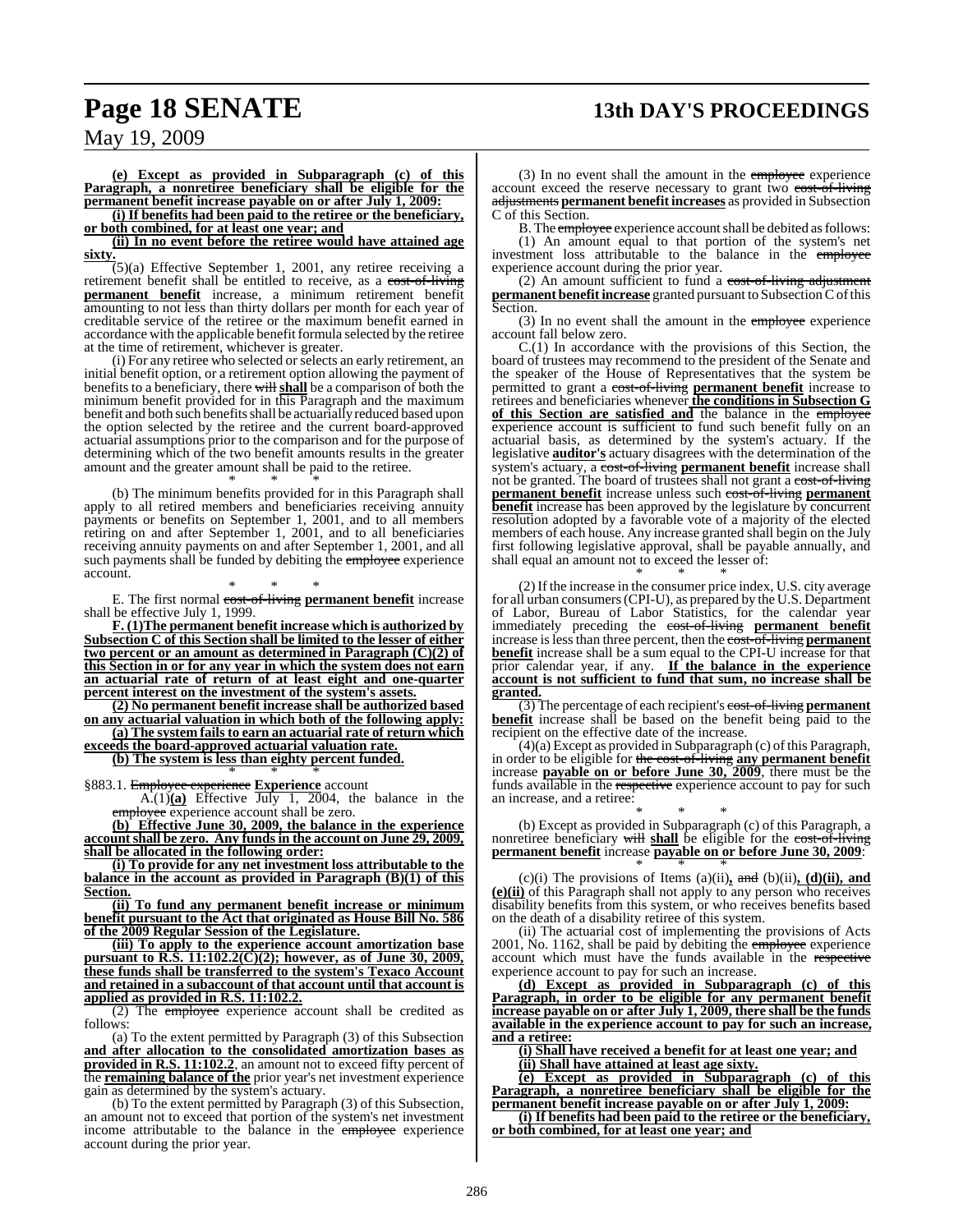# **13th DAY'S PROCEEDINGS Page 19 SENATE**

# May 19, 2009

**(ii) In no event before the retiree would have attained age sixty.**

\* \* \* E. The first normal cost-of-living **permanent benefit** increase shall be effective July 1, 1999.

 $F(1)(a)$  Notwithstanding any other provisions of this Section to the contrary, any cost-of-living **permanent benefit** increase shall be calculated only on the first seventy thousand dollars of the retiree's **annual** retirement benefit.

(b) **(2)**The seventy-thousand dollar limit provided for in Subparagraph (a) of this Paragraph shall be increased each year in an amount equal to any increase in the consumer price index, U.S. city average for all urban consumers (CPI-U) for the preceding year, if any.

(2) **G. (1)**The cost-of-living **permanent benefit** increase which is authorized by Subsection C of this Section shall be limited to the lesser of either two percent or an amount as determined in Paragraph (C)(2) of this Section in or for any year in which the system does not earn **an actuarial rate of return of** at least eight and one-quarter percent interest on the investment of the system's assets.

**(2) No permanent benefit increase shall be authorized based on any actuarial valuation in which both of the following apply:**

**(a) The system fails to earn an actuarial rate of return which exceeds the board-approved actuarial valuation rate.**

**(b) The system is less than eighty percent funded.**

Section 2. Any provisions of Act No. 4 of the 1994 Regular Session of the Legislature, Act No. 44 of the 1995 Regular Session of the Legislature, Act No. 6 of the 1996 Regular Session of the Legislature, Act No. 471 of the 1997 Regular Session of the Legislature, Act No. 642 of the 2006 Regular Session of the Legislature, and Act No. 7 of the 2008 Second Extraordinary Session of the Legislature which conflict with the provisions of this Act are hereby repealed.

Section 3. R.S. 11: 542(D) and 883.1(D) are hereby repealed.

Section 4. The provisions of this Act shall not affect the system valuations and the required employer contribution rates contained therein as adopted by the Public Retirement Systems' Actuarial Committee and shall not affect the employer contributions due and payable for the fiscal year beginning July 1, 2009.

Section 5. This Act shall become effective on June 30, 2009; if vetoed by the governor and subsequently approved by the legislature, this Act shall become effective on June 30, 2009, or on the day following such approval by the legislature, whichever is later."

On motion of Senator B. Gautreaux, the committee amendment was adopted. The amended bill was read by title, ordered engrossed and passed to a third reading.

# **SENATE BILL NO. 308—** BY SENATOR MCPHERSON

AN ACT

To amend and reenact R.S. 48:285, 286(A)(1) and (B), 287, 288, 289(B), the introductory paragraph of 290(B), the introductory paragraph of 290(C), and (D), 291, the introductory paragraph of  $2\overline{9}2(B)$ ,  $292.1(B)$ ,  $293$ , and  $294$ , relative to employment of consultants; to provide relative to the requirements for employment of consultants by the Department of Transportation and Development; to provide for an effective date; and to provide for related matters.

Reported with amendments by the Committee on Transportation, Highways and Public Works.

#### **SENATE COMMITTEE AMENDMENTS**

Amendments proposed by Senate Committee on Transportation, Highways and Public Works to Original Senate Bill No. 308 by Senator McPherson

#### AMENDMENT NO. 1

On page 2, line 21, change "projects" to "projects **project**"

#### AMENDMENT NO. 2

On page 3, line 26, change "**five**" to "**ten**"

#### AMENDMENT NO. 3

On page 8, line 12, after "If" delete the remainder of the line and at the beginning of line 13, delete "out-of-state firms and"

#### AMENDMENT NO. 4

On page 8, line 16, after "**list**." delete the remainder of the line, delete line 17, and on line 18, delete "explanation of his choice."

On motion of Senator McPherson, the committee amendment was adopted. The amended bill was read by title, ordered engrossed and passed to a third reading.

#### **SENATE BILL NO. 321—** BY SENATOR HEBERT

AN ACT To enact R.S. 47:1925.10, relative to the assessor in the Iberia Parish Assessment District; to authorize the assessor in such district to receive an automobile expense allowance; and to provide for related matters.

Reported favorably by the Committee on Local and Municipal Affairs. On motion of Senator Gray Evans, the bill was read by title, ordered engrossed and passed to a third reading.

#### **SENATE BILL NO. 323—** BY SENATOR ADLEY

AN ACT To enact R.S. 38:291(J), relative to levee districts; to create and provide relative to the North Bossier Levee and Drainage District; to provide for its authority, powers, duties, functions, and responsibilities, including the authority to incur debt and levy ad valorem taxes subject to voter approval; to provide for its board of commissioners and for the nomination and appointment of members to the board; to provide for the transfer of assets; and to provide for related matters.

Reported favorably by the Committee on Transportation, Highways and Public Works. On motion of Senator McPherson, the bill was read by title, ordered engrossed and passed to a third reading.

#### **SENATE BILL NO. 324—** BY SENATOR LAFLEUR

AN ACT

To amend and reenact R.S. 33:2721.8, relative to the Evangeline Parish School Board; to authorize any school district in Evangeline Parish, to levy and collect an additional sales and use tax; to provide for the purpose of the tax; and to provide for related matters.

Reported favorably by the Committee on Education. On motion of Senator Nevers, the bill was read by title, ordered engrossed and passed to a third reading.

**SENATE BILL NO. 327—** BY SENATORS MORRELL, ALARIO, APPEL, HEITMEIER, MARTINY AND MURRAY

#### AN ACT

To enact R.S. 43:201(D), relative to Jefferson Parish; to provide for judicial advertisements and legal notices in certain publications; to provide for criteria; and to provide for related matters.

Reported favorably by the Committee on Local and Municipal Affairs. On motion of Senator Gray Evans, the bill was read by title and returned to the Calendar, subject to call.

# **SENATE BILL NO. 339—** BY SENATOR MARIONNEAUX

AN ACT To amend and reenact R.S. 51:1927.1(C), relative to the Louisiana Capital Companies Tax Credit Program; to provide relative to the placement of the investment pool in qualified investments; and to provide for related matters.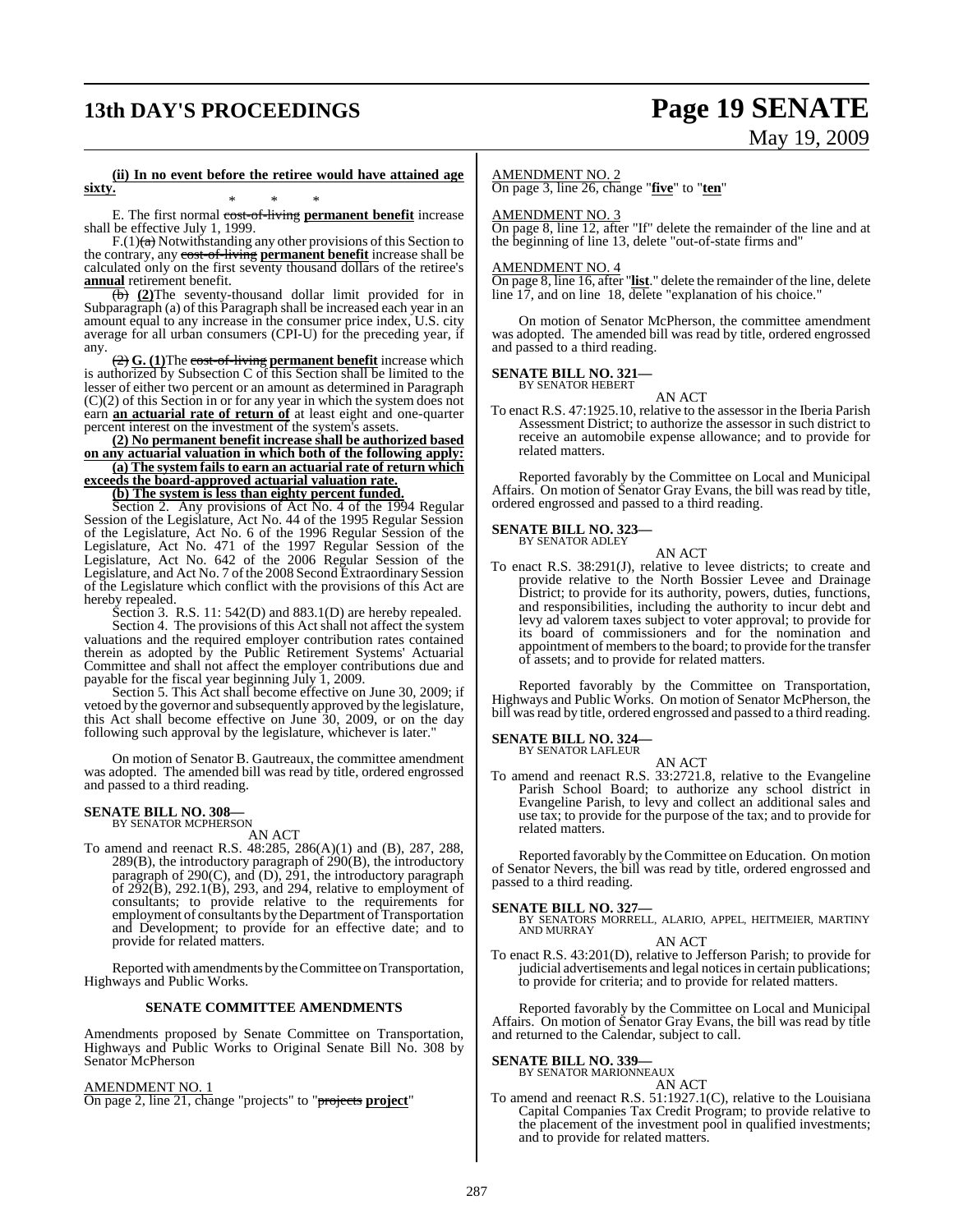Reported favorably by the Committee on Revenue and Fiscal Affairs. On motion of Senator Marionneaux, the bill was read by title, ordered engrossed and passed to a third reading.

## **House Bills and Joint Resolutions on Second Reading Reported by Committees**

#### **HOUSE BILL NO. 231—**

BY REPRESENTATIVES LITTLE AND DOVE AND SENATORS DUPRE **AND MORRISH** 

AN ACT To amend and reenact R.S. 56:116.1(A)(6) and 116.4(A)(1), relative

to hunting with a crossbow; to authorize the use of crossbowsto take turkey; to authorize the use of crossbows to take wild birds and wild quadrupeds; and to provide for related matters.

Reported favorably by the Committee on Natural Resources. The bill was read by title and referred to the Legislative Bureau.

#### **HOUSE BILL NO. 232—**

BY REPRESENTATIVES SMILEY, DOVE, ST. GERMAIN, AND MONICA AND SENATORS KOSTELKA, DUPRE, AND MORRISH AN ACT

To amend and reenact R.S. 32:681(A), (B), and (C), relative to postaccident drug testing; to provide for certain testing for operators of watercraft; and to provide for related matters.

Reported favorably by the Committee on Natural Resources. The bill was read by title and referred to the Legislative Bureau.

**HOUSE BILL NO. 236—** BY REPRESENTATIVES ST. GERMAIN AND DOVE AND SENATORS DUPRE AND MORRISH AN ACT

To amend and reenact R.S. 34:855.3(E) and (F) and 855.4(A), relative to personal watercraft; to provide for the minimum age to operate a personal watercraft; to provide for the minimumage to lease, hire, or rent a personal watercraft; and to provide for related matters.

Reported favorably by the Committee on Natural Resources. The bill was read by title and referred to the Legislative Bureau.

**HOUSE BILL NO. 237—** BY REPRESENTATIVES ST. GERMAIN AND DOVE AND SENATORS DUPRE AND MORRISH

AN ACT To amend and reenact R.S.  $56:302.1(C)(1)$  and to repeal R.S. 56:302.1(C)(2)(a), relative to fishing licenses; to provide for a temporary nonresident license; and to provide for related matters.

Reported favorably by the Committee on Natural Resources. The bill was read by title and referred to the Legislative Bureau.

#### **Special Order of the Day No. 1**

### **SENATE BILL NO. 65—**

BY SENATOR DONAHUE AND REPRESENTATIVES ABRAMSON AND CROMER AN ACT

To amend and reenact Code of Civil Procedure Article 1471(B) and to enact Code of Civil Procedure Article 1461.1, relative to discovery; to provide for discovery of electronically stored information; to provide for specific limitations on the discovery of electronically stored information; to provide for sanctions; and to provide for related matters.

The bill was read by title. Senator Donahue moved the final passage of the bill.

# **Page 20 SENATE 13th DAY'S PROCEEDINGS**

## **ROLL CALL**

The roll was called with the following result:

#### YEAS

Alario Hebert Riser Appel Heitmeier<br>Crowe Kostelka Crowe Kostelka Smith<br>
Donahue Long Thom Donahue Long Thompson Duplessis Michot Walsworth Gautreaux B Total - 19

Mr. President Gautreaux N McPherson<br>Adley Gray Evans Morrell Cheek LaFleur<br>Claitor Marionn

Adley Gray Evans Morrell Amedee Guillory Mount<br>Broome Jackson Murray Broome Jackson Murray<br>Cheek LaFleur Quinn Marionneaux Dorsey Martiny

Morrish<br>Nevers

ABSENT

NAYS

Dupre Total - 1

Total - 19

The Chair declared the bill failed to pass.

#### **Notice of Reconsideration**

Senator Donahue moved to reconsider, on the next legislative day, the vote by which the bill failed to pass.

#### **Message from the House**

#### **CONCURRING IN SENATE CONCURRENT RESOLUTIONS**

#### May 19, 2009

To the Honorable President and Members of the Senate:

I am directed to inform your honorable body that the House of Representatives has finally concurred in the following Senate Concurrent Resolutions:

# **SENATE CONCURRENT RESOLUTION NO. 40—** BY SENATORS SMITH AND CROWE

A CONCURRENT RESOLUTION

To recognize May 10 through 16, 2009, as "Christian Heritage Week in Louisiana."

Reported without amendments.

**SENATE CONCURRENT RESOLUTION NO. 53—** BY SENATORS GRAY EVANS AND NEVERS AND REPRESENTATIVE **BARROW** 

#### A CONCURRENT RESOLUTION

To commend the Louisiana Foster and Adoptive Parent Association (LFAPA) for its outstanding achievements and to designate Monday, May 18, 2009, as Louisiana Foster and Adoptive Parent Association Day at the Louisiana State Capitol.

Reported without amendments.

#### **SENATE CONCURRENT RESOLUTION NO. 58—** BY SENATOR ERDEY

A CONCURRENT RESOLUTION

To commend Micaela de Gruy on being selected for the prestigious Truman Scholarship.

Reported without amendments.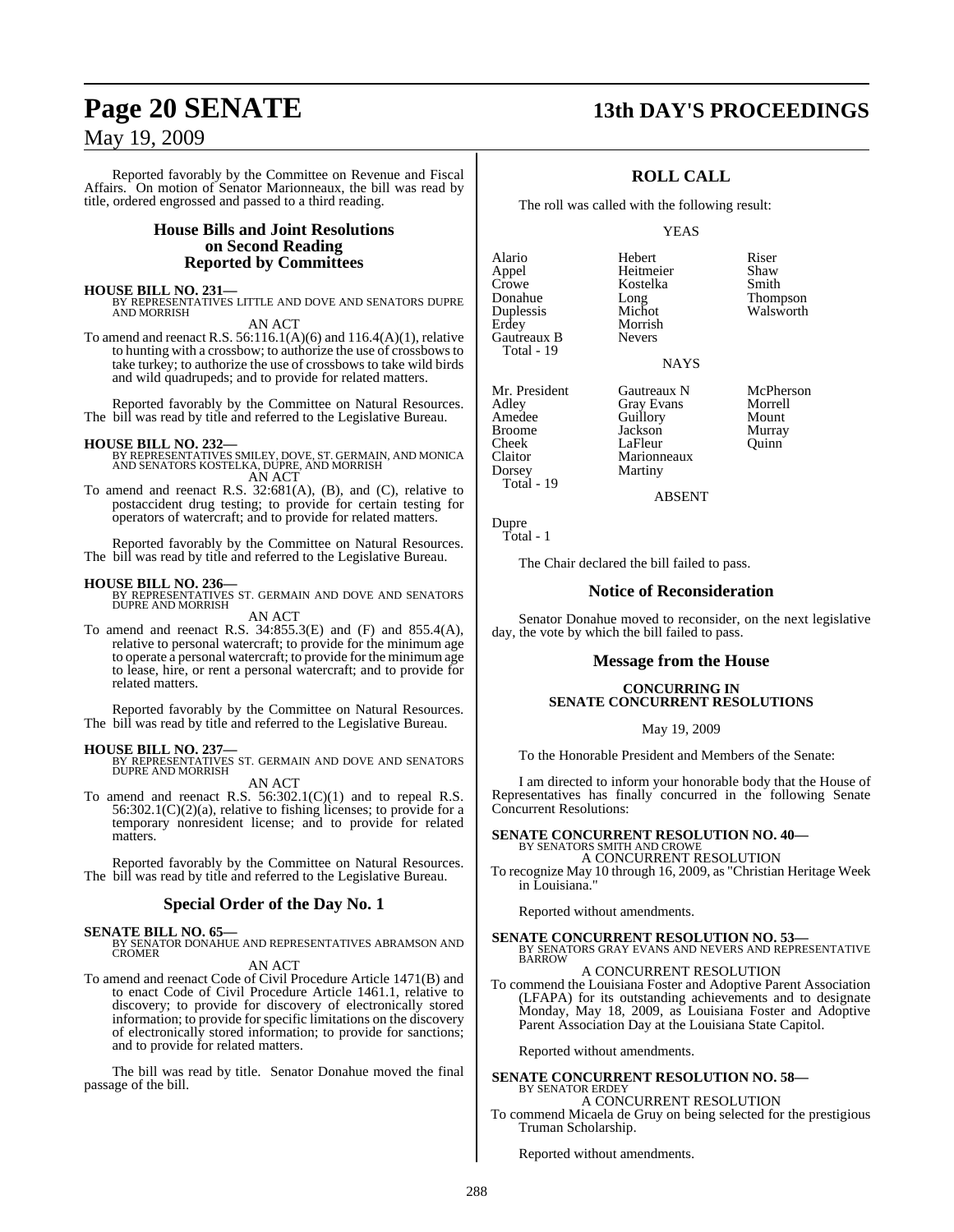# **13th DAY'S PROCEEDINGS Page 21 SENATE**

# May 19, 2009

SENATE CONCURRENT RESOLUTION NO. 59—<br>BY SENATORS DUPRE, ALARIO, AMEDEE, APPEL, BROOME, CHAISSON, CHEEK, CROWE, DONAHUE, DORSEY, DUPLESSIS,<br>CHAISSON, CHEEK, CROWE, DONAHUE, DORSEY, DUPLESSIS,<br>ERDEY, B. GAUTREAUX, N. GAUTREA A CONCURRENT RESOLUTION

To designate May 18, 2009, as "Coastal Day" in Louisiana.

Reported without amendments.

## **SENATE CONCURRENT RESOLUTION NO. 60—** BY SENATOR DUPRE A CONCURRENT RESOLUTION

To urge and request theCoastal Protection and Restoration Authority to conduct a science-based study of the adequacy of the current inland boundary of the coastal zone of Louisiana to meet the state's current and future needs to manage, protect and restore its coastal resources.

Reported without amendments.

# **SENATE CONCURRENT RESOLUTION NO. 61—** BY SENATOR CLAITOR

A CONCURRENT RESOLUTION

To commend the members of the Special Response Team of the Baton Rouge Police Department, also known as the Special Weapons and Tactics team (SWAT), on a first-place finish in the annual state competition held by the Louisiana Tactical Police Officers Association and to congratulate the team on a third consecutive win.

Reported without amendments.

**SENATE CONCURRENT RESOLUTION NO. 63—BY SENATORS DUPLESSIS AND DORSEY AND REPRESENTATIVE AUSTIN BADON** 

#### A CONCURRENT RESOLUTION

To urge and request the State Board of Elementary and Secondary Education to study the feasibility of requiring local school boards to adopt a teen dating violence policy.

Reported without amendments.

Respectfully submitted, ALFRED W. SPEER Clerk of the House of Representatives

#### **Rules Suspended**

Senator Mount asked for and obtained a suspension of the rules to revert to the Morning Hour.

#### **Introduction of Senate Concurrent Resolutions**

Senator Morrell asked for and obtained a suspension of the rules to read Senate Concurrent Resolutions a first and second time.

#### **SENATE CONCURRENT RESOLUTION NO. 72—** BY SENATOR MORRELL

A CONCURRENT RESOLUTION

To urge and request the New Orleans City Council to reject any proposed ordinance or other change that would weaken the standards applicable to the inspector general or office of inspector general.

The resolution was read by title. Senator Morrell moved to adopt the Senate Concurrent Resolution.

### **ROLL CALL**

The roll was called with the following result:

#### YEAS

| Mr. President             | <b>Gray Evans</b> | Morrell       |
|---------------------------|-------------------|---------------|
| Adley                     | Guillory          | Morrish       |
| Alario                    | Hebert            | Murray        |
| Appel                     | Heitmeier         | <b>Nevers</b> |
| <b>Broome</b>             | Jackson           | Riser         |
| Cheek                     | LaFleur           | Shaw          |
| Dorsey                    | Long              | Smith         |
| Duplessis                 | Marionneaux       | Thompson      |
| Erdey                     | Martiny           | Walsworth     |
| Gautreaux B               | McPherson         |               |
| Gautreaux N<br>Total - 31 | Michot            |               |
|                           | <b>NAYS</b>       |               |
| Claitor                   | Mount             | Ouinn         |
| Total - 3                 | <b>ABSENT</b>     |               |
| Amedee                    | Donahue           | Kostelka      |
| Crowe                     | Dupre             |               |
| Total - 5                 |                   |               |

The Chair declared the Senate adopted the Senate Concurrent Resolution and ordered it sent to the House.

#### **Message from the House**

#### **ASKING CONCURRENCE IN HOUSE CONCURRENT RESOLUTIONS**

#### May 19, 2009

To the Honorable President and Members of the Senate:

I am directed to inform your honorable body that the House of Representatives has finally passed and asks your concurrence in the following House Concurrent Resolutions:

# **HOUSE CONCURRENT RESOLUTION NO. 122—** BY REPRESENTATIVE MICKEY GUILLORY

A CONCURRENT RESOLUTION To recognize May 20, 2009, as Louisiana Housing Council Day.

HOUSE CONCURRENT RESOLUTION NO. 123-<br>BY REPRESENTATIVES HARDY, ABRAMSON, ANDERS, ARMES, ARNOLD, AUBERT, AUSTIN BADON, BOBBY BADON, BALDONE, BARRAS, BARROW, BILLIOT, BROSSETT, BURFORD, HENRY BURNS, TIM BURNS, BURREL, CARMOD

To commend posthumously law enforcement officers from the

Acadiana region who died or were slain in the line of duty.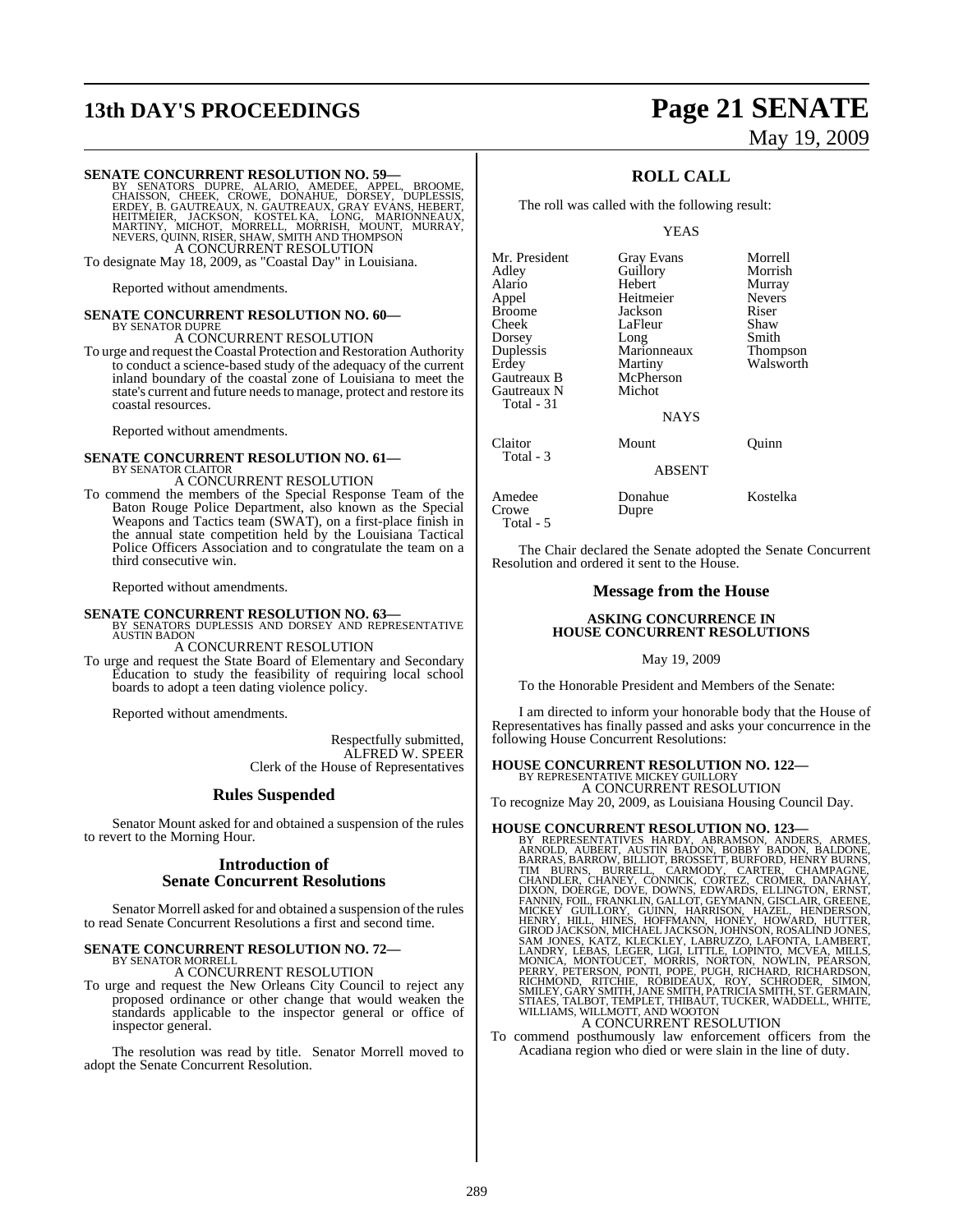# **Page 22 SENATE 13th DAY'S PROCEEDINGS**

## May 19, 2009

#### **HOUSE CONCURRENT RESOLUTION NO. 124—**

BY REPRESENTATIVE ST. GERMAIN A CONCURRENT RESOLUTION

To recognize May 20, 2009, as Girl Scouts of the USA Day at the state capitol.

> Respectfully submitted, ALFRED W. SPEER Clerk of the House of Representatives

#### **House Concurrent Resolutions**

Senator N. Gautreaux asked for and obtained a suspension of the rules to read House Concurrent Resolutions a first and second time.

**HOUSE CONCURRENT RESOLUTION NO. 122—**

BY REPRESENTATIVE MICKEY GUILLORY A CONCURRENT RESOLUTION To recognize May 20, 2009, as Louisiana Housing Council Day.

The resolution was read by title. Senator N. Gautreaux moved to concur in the House Concurrent Resolution.

#### **ROLL CALL**

The roll was called with the following result:

#### YEAS

| Mr. President<br>Adley<br>Alario<br>Amedee<br>Appel<br><b>Broome</b><br>Cheek<br>Claitor | Gautreaux N<br><b>Gray Evans</b><br>Guillory<br>Hebert<br>Heitmeier<br>Jackson<br>LaFleur<br>Long | Morrish<br>Mount<br>Murray<br><b>Nevers</b><br>Ouinn<br>Riser<br>Shaw<br>Smith |
|------------------------------------------------------------------------------------------|---------------------------------------------------------------------------------------------------|--------------------------------------------------------------------------------|
| Dorsey<br>Duplessis                                                                      | Marionneaux<br>Martiny                                                                            | Thompson<br>Walsworth                                                          |
| Erdey                                                                                    | McPherson                                                                                         |                                                                                |
| Gautreaux B                                                                              | Michot                                                                                            |                                                                                |
| Total - 34                                                                               | NAYS                                                                                              |                                                                                |
| Total - 0                                                                                | <b>ABSENT</b>                                                                                     |                                                                                |
| Crowe                                                                                    | Dupre                                                                                             | Morrell                                                                        |

Donahue Kostelka Total - 5

The Chair declared the Senate had concurred in the House Concurrent Resolution and ordered it returned to the House.

HOUSE CONCURRENT RESOLUTION NO. 123-<br>BY REPRESENTATIVES HARDY, ABRAMSON, ANDERS, ARMES, ARNOLD, AUBERT, AUSTIN BADON, BOBBY BADON, BALDONE, BARRAS, BARROW, BILLIOT, BROSSETT, BURFORD, HENRY BURNS, TIM BURNS, BURREL, CARMOD

To commend posthumously law enforcement officers from the To commend posthumously law enforcement officers from the Acadiana region who died or were slain in the line of duty.

The resolution was read by title. Senator Michot moved to concur in the House Concurrent Resolution.

## **ROLL CALL**

The roll was called with the following result:

#### YEAS

| Mr. President | Gautreaux B       |
|---------------|-------------------|
| Adley         | Gautreaux N       |
| Alario        | <b>Gray Evans</b> |
| Amedee        | Guillory          |
| Appel         | Hebert            |
| <b>Broome</b> | Heitmeier         |
| Cheek         | Jackson           |
| Claitor       | Kostelka          |
| Crowe         | LaFleur           |
| Donahue       | Long              |
| Dorsey        | Marionneaux       |
| Duplessis     | Martiny           |
| Erdey         | McPherson         |
| Total - 38    |                   |
|               | <b>BTA TTA</b>    |

Gautreaux B Michot<br>Gautreaux N Morrell Alario Gray Evans Morrish Murray<br>Nevers Heitmeier Nevers<br>Fackson Ouinn lackson Quinn<br>Kostelka Riser Kostelka Riser<br>LaFleur Shaw Smith<br>Thompson Walsworth

**NAYS** 

Total - 0

ABSENT

Dupre Total - 1

The Chair declared the Senate had concurred in the House Concurrent Resolution and ordered it returned to the House.

# **HOUSE CONCURRENT RESOLUTION NO. 124—**

BY REPRESENTATIVE ST. GERMAIN A CONCURRENT RESOLUTION

To recognize May 20, 2009, as Girl Scouts of the USA Day at the state capitol.

The resolution was read by title. Senator B. Gautreaux moved to concur in the House Concurrent Resolution.

### **ROLL CALL**

The roll was called with the following result:

#### YEAS

| Mr. President<br>Adley<br>Alario<br>Amedee<br>Appel<br><b>Broome</b><br>Cheek<br>Claitor<br>Crowe<br>Dorsey<br>Duplessis<br>Erdey<br>Total $-36$ | Gautreaux B<br>Gautreaux N<br>Gray Evans<br>Guillory<br>Hebert<br>Heitmeier<br>Jackson<br>Kostelka<br>LaFleur<br>Long<br>Marionneaux<br>Martiny<br><b>NAYS</b> | McPherson<br>Michot<br>Morrell<br>Morrish<br>Mount<br>Murray<br><b>Nevers</b><br>Ouinn<br>Riser<br>Shaw<br>Smith<br>Thompson |
|--------------------------------------------------------------------------------------------------------------------------------------------------|----------------------------------------------------------------------------------------------------------------------------------------------------------------|------------------------------------------------------------------------------------------------------------------------------|
| Total - 0                                                                                                                                        | <b>ABSENT</b>                                                                                                                                                  |                                                                                                                              |
| Donahue                                                                                                                                          | Dupre                                                                                                                                                          | Walsworth                                                                                                                    |

Total - 3

The Chair declared the Senate had concurred in the House Concurrent Resolution and ordered it returned to the House.

#### **Reports of Committees**

The following reports of committees were received and read: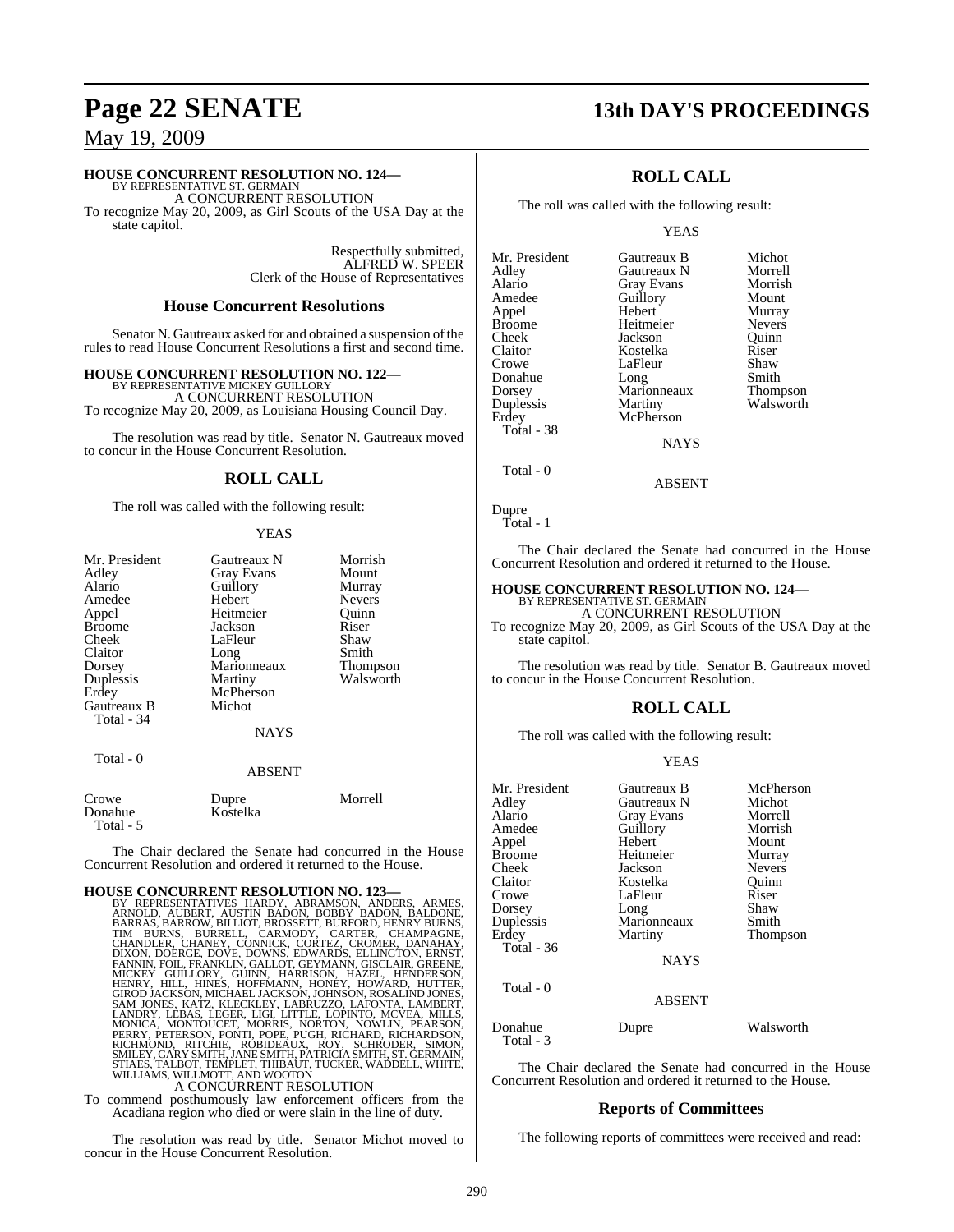# **13th DAY'S PROCEEDINGS Page 23 SENATE**

### **REPORT OF COMMITTEE ON**

#### **JUDICIARY A**

Senator Julie Quinn, Chairman on behalf of the Committee on Judiciary A, submitted the following report:

May 19, 2009

To the President and Members of the Senate:

I am directed by your Committee on Judiciary A to submit the following report:

#### **SENATE BILL NO. 253—**

BY SENATOR GRAY AND REPRESENTATIVE LEGER

AN ACT To enact Chapter 9 of Title XV of the Louisiana Children's Code, to be comprised of Articles 1581 through 1592, relative to children's rights; to provide a bill of rights for children held in detention centers, juvenile facilities, and other placements; to provide for responsibilities of children; to provide for the use of restraints; to provide for the confidentiality of records; to provide an ombudsman; to provide for enforcement; and to provide for related matters.

Reported with amendments.

#### **SENATE BILL NO. 257—** BY SENATOR QUINN

AN ACT

To enact Chapter 3-G of Title 40 of the Louisiana Revised Statutes of 1950, to be comprised of R.S. 40:600.81 through 600.88, relative to construction materials; to provide for damages; to provide for hazardous or toxic materials; to provide for medical monitoring; to provide for legislative findings; to provide for definitions; and to provide for related matters.

Reported with amendments.

**HOUSE BILL NO. 140—** BY REPRESENTATIVES CHANEY, EDWARDS, ROSALIND JONES, MILLS, AND TEMPLET AN ACT

- 
- To enact Civil Code Articles 178, 179, 199, and 200, relative to filiation; to authorize the Louisiana State Law Institute to provide comments to Civil Code Article 186 and to include those comments in this Act; to authorize the Louisiana State Law Institute to redesignate and rename the headings of Chapters 1 through 4 of Title VII of Book I of the Civil Code and the headings of the Sections and Subsections within those Chapters; to provide for the establishment of filiation; to provide for the effect of adoption; to provide for the adoption of minors; to provide for retroactive application; to provide a special effective date; and to provide for related matters.

Reported favorably.

# **HOUSE BILL NO. 256—** BY REPRESENTATIVE RICHARDSON

AN ACT

To enact Code of Evidence Article 804(B)(7), relative to hearsay exceptions when declarant is unavailable; to allow the introduction of a statement made by a witness when the declarant is unavailable because of actions taken by a party against whom the statement is offered; and to provide for related matters.

Reported favorably.

#### **HOUSE BILL NO. 628—**

BY REPRESENTATIVE LANDRY AN ACT

To amend and reenact Code of Civil Procedure Article 3945(C)(1) and (2) and (D), relative to child custody; to provide relative to orders of temporary custody; to extend the period for the setting

of the hearing of the rule to show cause; to provide relative to the expiration of temporary custody and visitation; and to provide for related matters.

Reported favorably.

**HOUSE BILL NO. 629—** BY REPRESENTATIVE LANDRY

AN ACT

To amend and reenact R.S. 46:2135(B) and (E) and Children's Code Article 1569(B) and (E), relative to temporary restraining orders in domestic abuse cases; to extend the period for the setting of the hearing of the rule to show cause; to extend the period for continuances of the rule to show cause; and to provide for related matters.

Reported favorably.

**HOUSE BILL NO. 671—** BY REPRESENTATIVESWILLMOTT,BURFORD,TIM BURNS, CHANEY, HINES, LANDRY, AND MILLS AN ACT

To amend and reenact R.S. 40:1299.39(A)(1)(a)(ii)(introductory paragraph) and 1299.41(A)(10), relative to medical malpractice; to add occupations to the definition of health care provider under the private and state medical malpractice acts; and to provide for related matters.

Reported favorably.

Respectfully submitted, JULIE QUINN Chairman

#### **Rules Suspended**

Senator Heitmeier asked for and obtained a suspension of the rules to recommit a bill.

### **HOUSE BILL NO. 274—**

BY REPRESENTATIVE TEMPLET AN ACT

To amend and reenact R.S. 14:34.3 and 38.2(B), relative to crimes committed against school teachers; to provide for increased penalties for battery of a school teacher under certain circumstances; to provide for increased penalties for assault on a school teacher; and to provide for related matters.

Senator Heitmeier moved to recommit the bill from the Committee on Judiciary C to the Committee on Judiciary B.

Without objection, so ordered.

#### **Rules Suspended**

Senator Crowe asked for and obtained a suspension of the rules to recall House Bill No. 60 from the Committee on Judiciary A.

# **HOUSE BILL NO. 60—** BY REPRESENTATIVE PERRY

AN ACT

To amend and reenact R.S. 40:76(C)(introductory paragraph) and (3) and  $79(C)$ (introductory paragraph) and to enact  $\overline{R}$ . S. 40:76(D) and  $79(E)$ , relative to records of birth; to clarify that a single adoptive parent who adopts a child in another state or a foreign country may obtain a record of birth listing the adoptive parent's name; to clarify that the registrar of vital records may only issue a new record of birth to an adoptive parent or parents under certain circumstances; and to provide for related matters.

On motion of Senator Crowe, House Bill No. 60 was read by title and recommitted to the Committee on Judiciary A.

# May 19, 2009